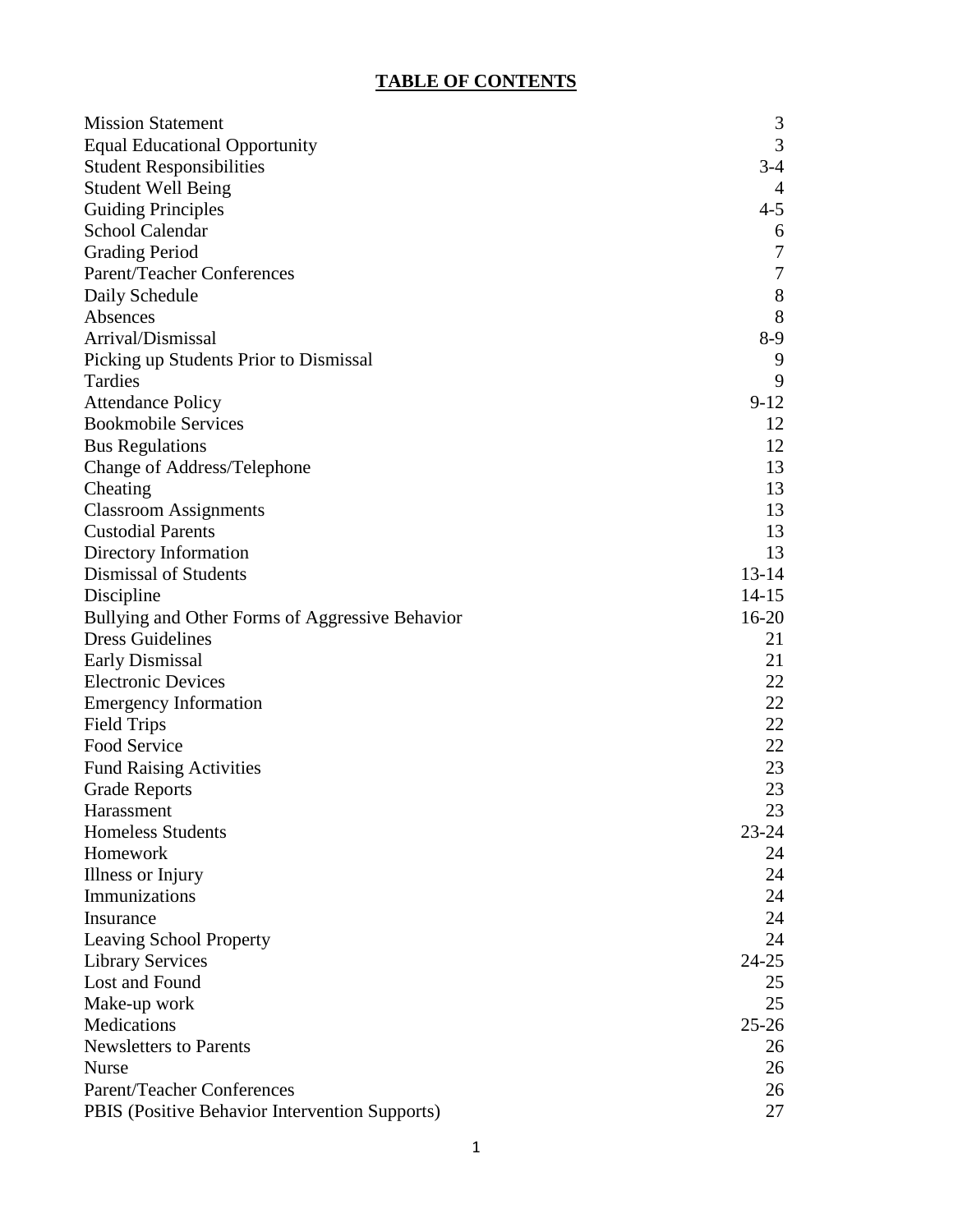| Photographs/Videos                          | 27        |
|---------------------------------------------|-----------|
| Pictures                                    | 27        |
| <b>Playground Supervision</b>               | 27        |
| Promotion and Retention Policy              | $27 - 28$ |
| P.T.O.                                      | 28        |
| <b>Recess Policy</b>                        | 28        |
| School Delay /Cancellation Procedures       | 28-29     |
| <b>School Safety Drills</b>                 | 29        |
| School Wide Behavior Plan                   | 29-31     |
| School Wide Behavior Plan Consequences      | 31        |
| Search and Seizure                          | 31        |
| Solicitations                               | 31        |
| Student Drop Off-Pick up/Traffic Patterns   | $31 - 32$ |
| <b>Student Records</b>                      | 32        |
| Technology                                  | 33        |
| <b>Telephone Calls</b>                      | 33        |
| <b>Textbooks</b>                            | 33        |
| <b>Valuables-Personal Property</b>          | 33        |
| <b>Visitors</b>                             | 34        |
| Walkers                                     | 33        |
| Weapon-Free Area                            | 34        |
| <b>Zero Tolerance Policy</b>                | 34        |
| <b>Right to View Teacher Qualifications</b> | 34        |
| Protection of Pupil Rights Amendments       | 35        |
| Title IX Regulations                        | 36        |
| Non Discrimination Policy                   | 37        |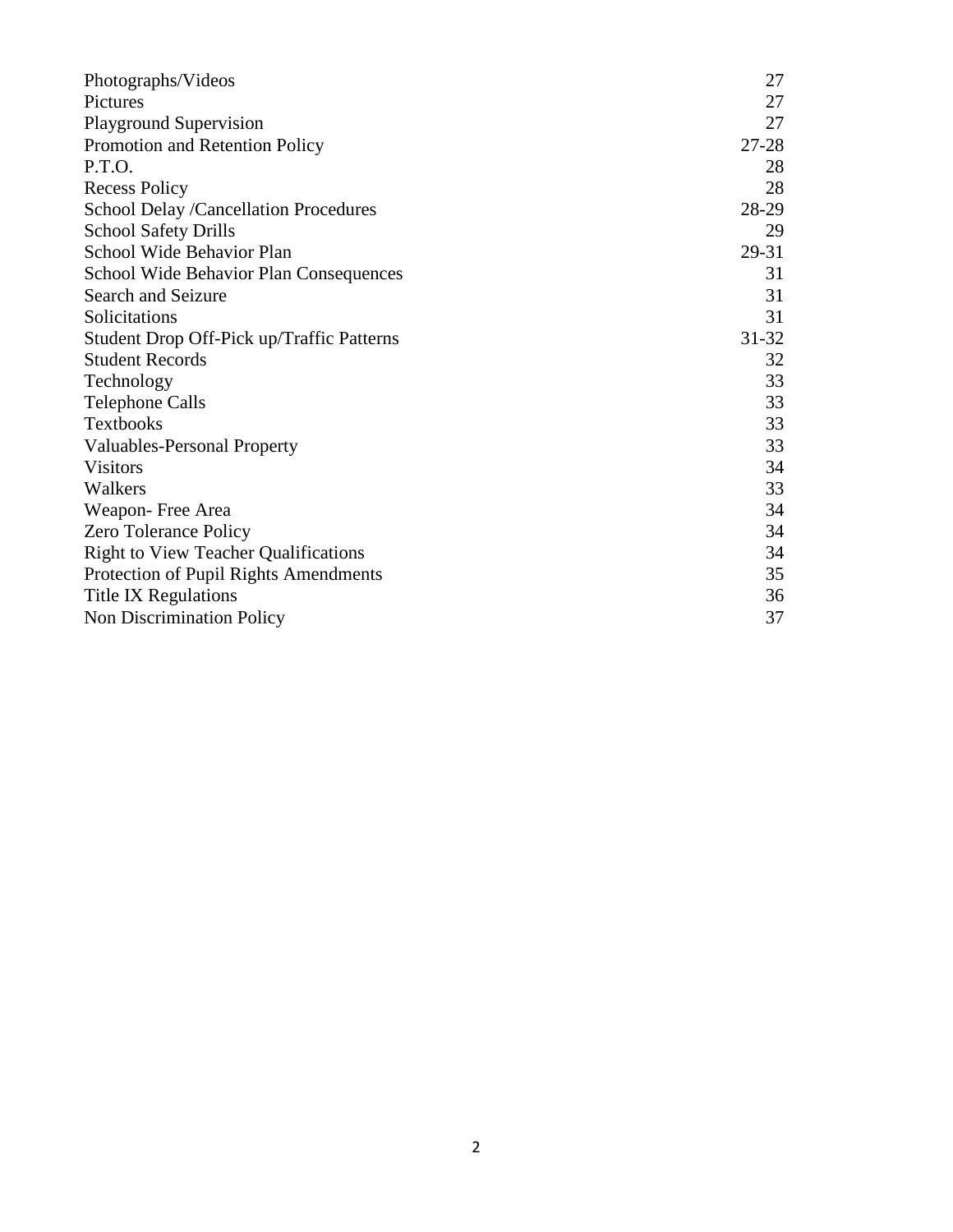## **WELCOME TO RIDGEWOOD ELEMENTARY**

Dear Students and Parents:

 This handbook of general information has been written to answer questions that may arise regarding the policies and procedures of Ridgewood Elementary School. Please read this book carefully so you become familiar with it.

It is the purpose of our school and staff to provide each student with the best possible educational opportunity to promote the students' intellectual, social, physical, and emotional growth and lay a foundation for life-long learning. Each student must share in this responsibility by setting high goals and standards to succeed. Each parent must share in this responsibility in a joint partnership with the school to provide the best education possible for our children.

We are proud of Ridgewood Elementary School, the students, staff, and parents. It is our sincere desire that all of us share a sense of pride for our school and community.

Ridgewood Elementary is located at 225 West Union Ave., West Lafayette, Ohio 43845. The school's phone number is 740-545-5312.

Sincerely,

Faculty and Staff, Ridgewood Elementary School

#### **RIDGEWOOD ELEMENTARY MISSION STATEMENT**

#### **MISSION STATEMENT**

Ridgewood Elementary School will accept children at whatever stage of development they may be, and with resources available, provide the students with the opportunity to develop their abilities to their individual capacities. The school, through its teachers, will strive to develop the entire student: socially, mentally and physically.

## **EQUAL EDUCATION OPPORTUNITY**

Ridgewood Local School District provides an equal educational opportunity for all students. Any person who believes that s/he has been discriminated against on the basis of his/her race, color, disability, gender, or national origin while at school or a school activity should immediately contact Ridgewood Local School's compliance officer at the Central Office. The telephone number is 545- 6354.

Complaints will be investigated in accordance with the procedures set by the school district. Any student making a complaint or participating in a school investigation will be protected from retaliation. The Compliance Officer can provide additional information concerning equal access to educational opportunity.

#### **STUDENT RESPONSIBILITIES**

The School's rules and procedures are designed to allow students to be educated in a safe and orderly environment. All students are expected to follow staff members' directions and to obey all school rules.

In order to keep parents informed of their child's progress in school, parents will be provided information on a regular basis and whenever concerns arise. Many times it will be the responsibility of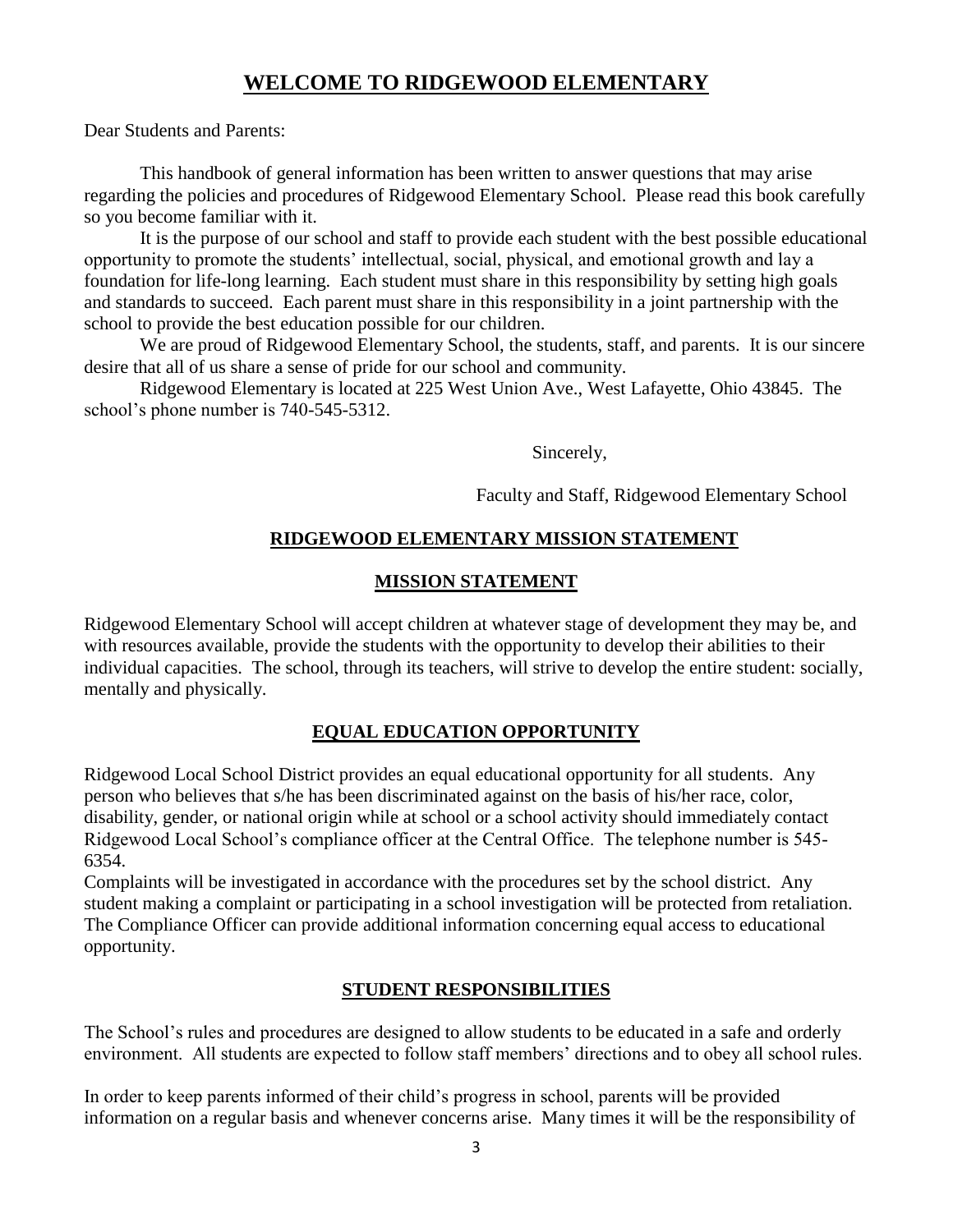the student to deliver the information. The school, however, may use the mail and hand delivery when appropriate. Parents are encouraged to build a two-way link with their child's teachers and support staff by information the staff of suggestions or concerns that may help their child better accomplish his/her educational goals.

#### **STUDENT WELL BEING**

Student safety is the responsibility of both students and staff. Staff members are familiar with emergency procedures such as evacuation procedures, fire and tornado drills, safety drills in the event of a terrorist or other violent attack, and accident reporting procedures. If a student is aware of any dangerous situation or accident, s/he must notify a staff person immediately.

State law requires that all students have an emergency medical authorization completed and signed by a parent or guardian on file in the school office.

Students with specific health care needs should deliver written notice about such needs, along with physician documentation, to the school office.

## **GUIDING PRINCIPLES**

## **Introduction**

During your school years the staff and administration work at refining your academic and social skills as well as putting the final touches on qualities which we believe are essential for your ongoing development and future success and happiness. We will call these qualities our **Guiding Principles** and we will promote them during the years you spend under our care and guidance.

- **1. Responsibility:** This means being accountable and accepting the consequences of your actions; considering yourself answerable for something; you will have lots of studying to do as well as papers, homework and assignments; you will also have deadlines to meet and priorities to establish. Remember that school is **Your Job -** you must prepare yourself to enter society as a productive and responsible citizen.
- **2. Deliberateness:** This means thinking seriously about something; your teachers will encourage you to check your work and think things through with proper care. **If a job is worth doing, it is worth doing well.** Give your job your best effort; aim not only at accuracy but excellence as well.
- **3. Initiative:** This means the capacity to be a self-starter, to take care of what needs to be done without being told or pushed; your teachers will encourage you to think and act on your own without prompting. Be eager to do something. We can all sit back and complain; that won't change the situation. If we want to improve things we have to step up to the front and make the first move.
- **4. Perseverance:** This means sticking to the task in spite of obstacles or difficulties. It requires hard work and not giving up. Your teachers will not accept substandard work from you; they will demand that you keep working at a task and redoing it until you get it right. In all that you do, give it your best.
- **5. Optimism:** This means having a positive view of school and life. You need to view life with hope, and believe that things will work out for the best. Don't get discouraged if you make mistakes or things don't work out; you can learn from these mistakes and you can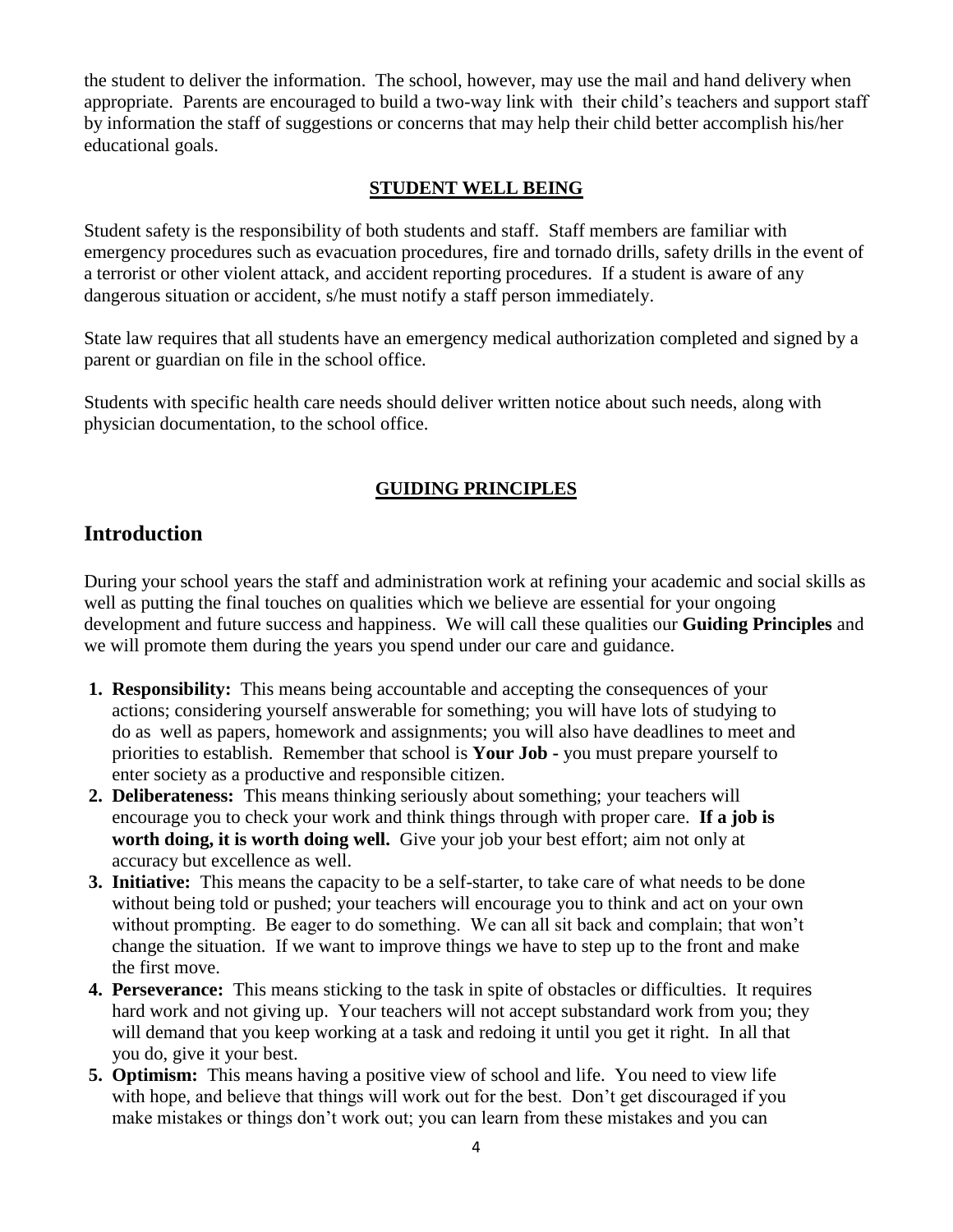grow from failures. Keep your mind focused on the bright side of life.

- **6. Courage:** Courage means bravery in the face of fear, the unknown and other obstacles which you may encounter throughout life. Be willing to stand up for what you believe; be willing to put your beliefs and opinions into practice. Be willing, at times, to take a risk and try new things. Confront obstacles without giving way to fear.
- **7. Respect:** This means having a regard for others and things. Treat others with dignity and regard, be courteous and polite; the world does not revolve around you, nor does the world cater to your needs. Be sensitive to others; they are important as well. Be considerate of others and their needs and treat their goods with proper care. Treat others as you would like them to treat you.
- **8. Compassion:** Be kind and sympathetic towards others in distress. Lend a hand to those in need; be generous with your time; be willing to help others.
- **9. Adaptability:** Be willing to put yourself in step with changing circumstances. In life you will experience many changes; people will come and go out of your lives; your ideas about things will change; technology is changing the way you will work and live. You will have new teachers, new demands and expectations - be flexible and adapt.
- **10. Honesty:** This means integrity, truthfulness and sincerity. The honest person does not deceive, steal or take advantage of the trust of others. Do your own work in school; don't cheat. In the workplace you will be expected to produce and perform your own work. Cheating only hurts you and you lose the respect of others. Besides, teachers can tell when someone has been cheating.
- **11. Trustworthiness:** This means being reliable and believable. The best thing you can give people is your word. If people cannot accept your word they will not trust you.
- **12. Loyalty:** This means commitment, dependability and being faithful. This is the quality of showing commitment to a person, company, team or group in the performance of duty or sticking to a contract you have made with another person. Your coach expects commitment to the team; your principal expects commitment to your school and your teachers expect commitment to your job - **Learning.**

**These are the qualities which your teachers and administrators believe you need to refine during your school years. If you work together and keep these in mind when you are dealing with people and problems, then you can be assured that your school years will be happy and fruitful; in addition, you will be ready to take on whatever life has to offer**.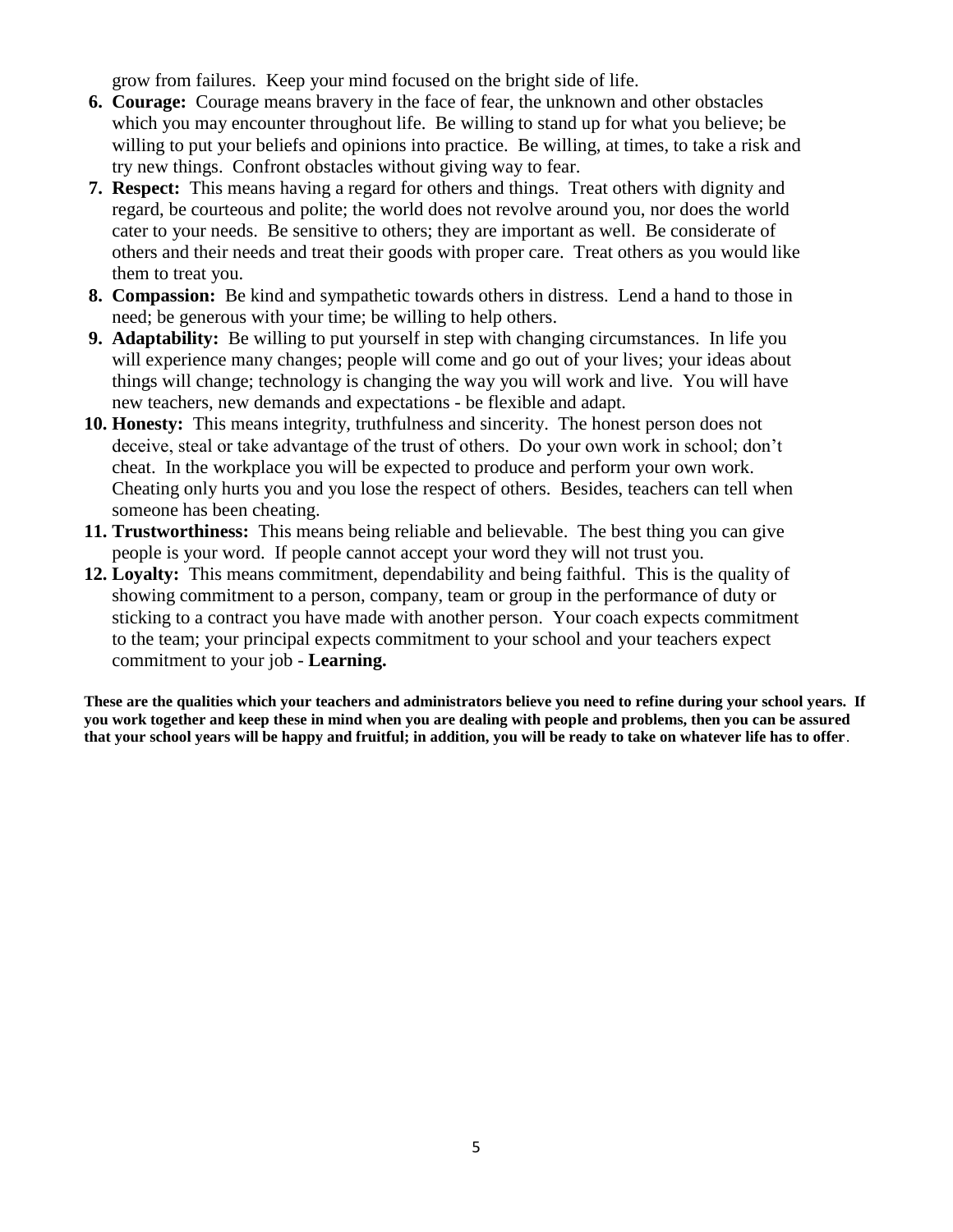#### **RIDGEWOOD LOCAL SCHOOLS 2022 – 2023 SCHOOL CALENDAR**

| <b>AUGUST 22</b>       | <b>CONVOCATION</b>                 |
|------------------------|------------------------------------|
| <b>AUGUST 23</b>       | <b>TEACHER WORK DAY</b>            |
| <b>AUGUST 24</b>       | FIRST DAY FOR STUDENTS             |
| <b>SEPTEMBER 5</b>     | <b>LABOR DAY (NO SCHOOL)</b>       |
| <b>OCTOBER 3-4</b>     | <b>FAIR DAYS (NO SCHOOL)</b>       |
| <b>OCTOBER 5</b>       | <b>SCHOOL RESUMES</b>              |
| <b>OCTOBER 22</b>      | PROFESSIONAL DAY NO STUDENTS       |
| <b>NOVEMBER 24-25</b>  | THANKSGIVING VACATION (NO SCHOOL)  |
| <b>NOVEMBER 28</b>     | <b>NO STUDENTS</b>                 |
| <b>NOVEMBER 29</b>     | <b>SCHOOL RESUMES</b>              |
| DECEMBER 21-JAN 2,     | WINTER RECESS (NO SCHOOL)          |
| <b>JANUARY 3, 2022</b> | <b>SCHOOL RESUMES</b>              |
| <b>JANUARY 16</b>      | MARTIN LUTHER KING DAY (NO SCHOOL) |
| FEBRUARY 17            | <b>BLENDED LEARNING DAY</b>        |
| <b>FEBRUARY 20</b>     | PRESIDENTS DAY (NO SCHOOL)         |
| <b>MARCH 16</b>        | <b>BLENDED LEARNING DAY</b>        |
| <b>MARCH 17</b>        | <b>MARCH BREAK NO SCHOOL</b>       |
| APRIL <sub>6</sub>     | PROFESSIONAL DAY NO STUDENTS       |
| <b>APRIL 7-10</b>      | <b>GOOD FRIDAY / EASTER</b>        |
| <b>MAY 24</b>          | <b>LAST DAY FOR STUDENTS</b>       |
| <b>MAY 25</b>          | <b>TEACHER PROFESSIONAL DAY</b>    |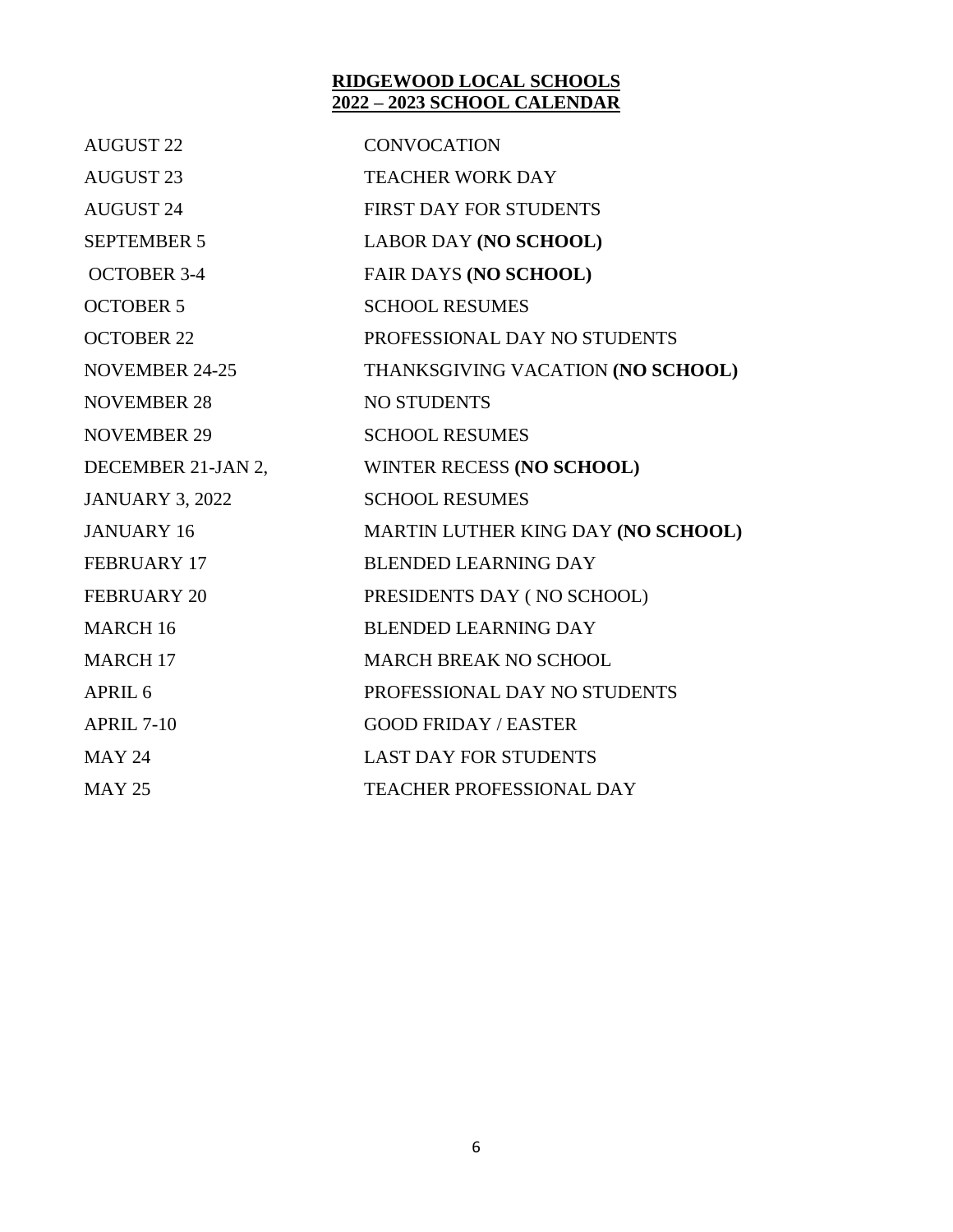# **Parent - Teacher Conferences**

| October 26, 2022        | $2:45 - 6:15$ p.m. |
|-------------------------|--------------------|
| October 27, 2022        | $2:45 - 6:15$ p.m. |
| <b>January 19, 2023</b> | $2:45 - 6:15$ p.m. |

# **Ridgewood Local Interim and Grading Period Schedule**

| Term        | Term Begins | Midterm Ends | Term Ends | <b>Report Home</b> |
|-------------|-------------|--------------|-----------|--------------------|
| 1st 9 weeks | Aug. 24     | Sept. 23     | Oct. 21   | P/T Conference     |
| 2nd 9 weeks | Oct. 24     | Nov. 18      | Dec. 19   | Jan.6              |
| 3rd 9 weeks | Jan. $3$    | Feb. 3       | Mar. $3$  | Mar. 10            |
| 4th 9 weeks | Mar. 6      | Apr. 21      | May $24$  | May $24$           |

\* Report cards will be sent home with students on May 24th.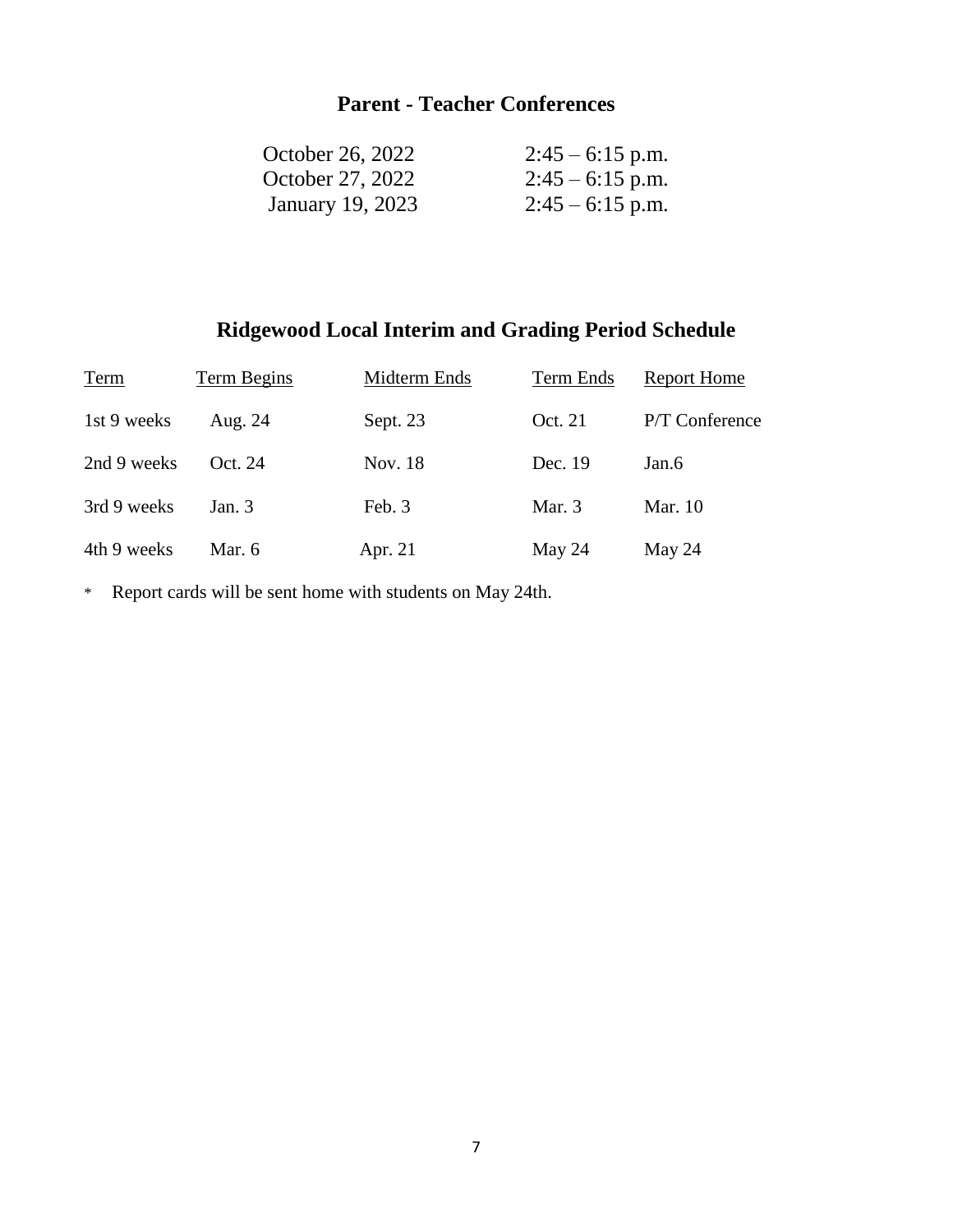#### **DAILY SCHEDULE 2022-2023**

| 7:15            | STUDENTS MAY ENTER THE BUILDING   |                     |  |
|-----------------|-----------------------------------|---------------------|--|
| 7:430           | STUDENTS MAY ENTER CLASSROOMS     |                     |  |
| 7:55            | <b>SCHOOL BEGINS - TARDY BELL</b> |                     |  |
| $10:20 - 12:20$ | <b>LUNCH</b>                      |                     |  |
| $10:20 - 10:50$ | <b>KINDERGARTEN</b>               |                     |  |
| $10:50 - 11:20$ | <b>GRADE 1</b>                    |                     |  |
| 11:20-11:50     | <b>GRADE 2</b>                    |                     |  |
| $11:50 - 12:20$ | <b>GRADE 3</b>                    |                     |  |
| $10:50 - 11:20$ | NOON RECESS                       | <b>KINDERGARTEN</b> |  |
| $11:20 - 11:50$ | NOON RECESS                       | <b>GRADES 1</b>     |  |
| $11:50 - 12:20$ | NOON RECESS                       | <b>GRADES 2</b>     |  |
| $12:20 - 12:50$ | NOON RECESS                       | <b>GRADES 3</b>     |  |
| 2:15            | <b>DISMISSAL OF WALKERS</b>       |                     |  |
| 2:30            | <b>DISMISSAL OF BUS STUDENTS</b>  |                     |  |

#### **ABSENCES**

When a student is absent from school, the parents should call the school between **7:00 a.m**. and **8:30 a.m**. to report the student absent from school. Parents should give the following information: student's name, teacher's name and reason for absence. If the school is not notified, the school personnel will call the home to verify the absence. **When the student returns to school the student must bring a note signed by a parent/guardian stating the reason for the absence.**

#### **ARRIVAL TIME**

Students are to directly enter the building upon arrival at school and proceed to the cafeteria/gym. Students who walk to school or are dropped off at school should plan to arrive no earlier than 7:15 am. **Students who are eating breakfast must enter the school no later than 7:45**. Students arriving before 7:30 will go directly to the cafeteria.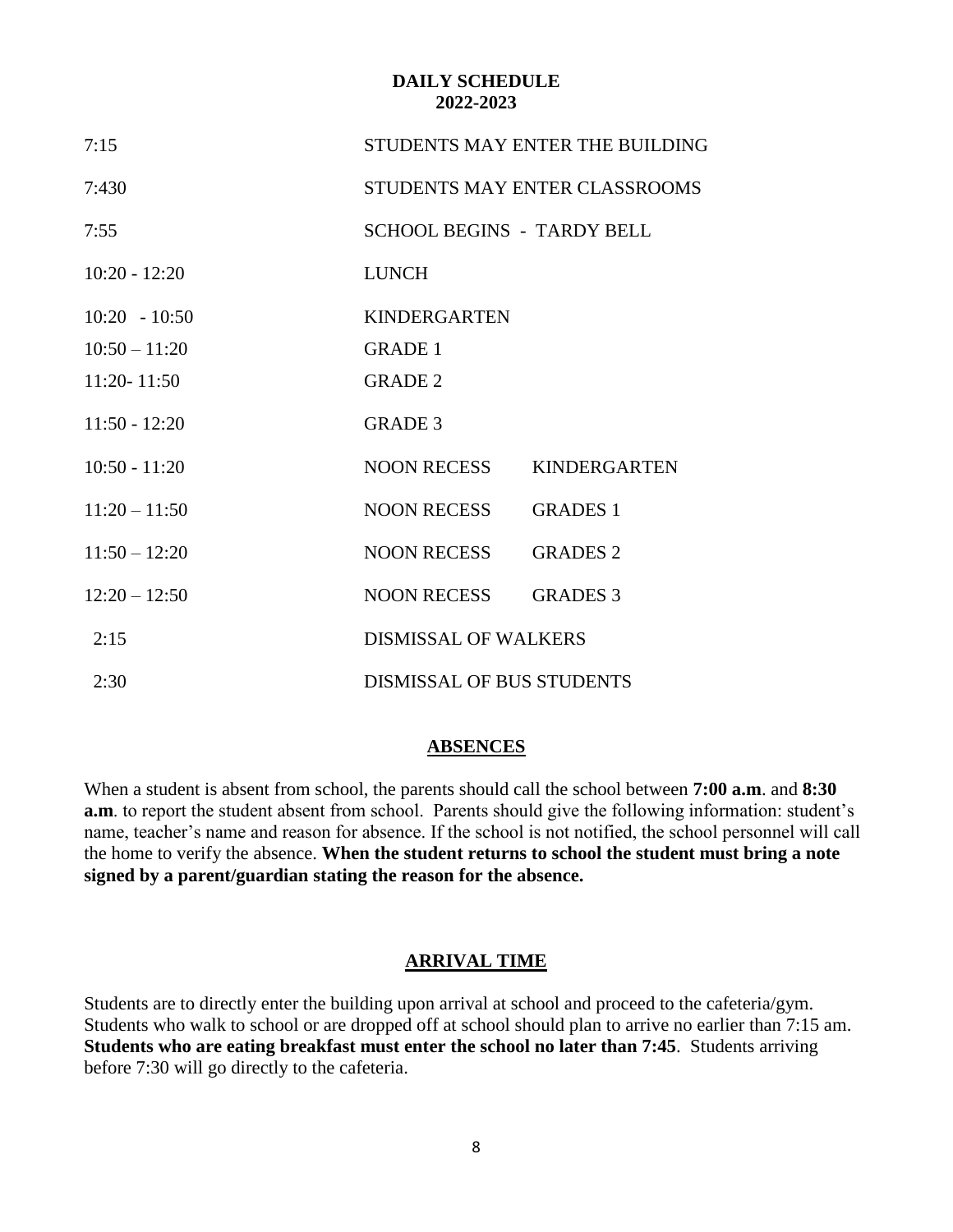#### **DISMISSAL TIME**

**Parents are responsible for clearly informing their child of after-school arrangements. A note, signed by the parent/guardian, must be sent to the classroom teacher indicating specific changes. If a note is not received, the student will follow normal procedures.**

Ridgewood Elementary is "school" for nearly 400 students. The end of the day is very busy for students and staff in preparing to dismiss. Phone calls to students changing plans are discouraged because the message may not be delivered. Even dropping by to pick up your child can have a huge impact on the dismissal patterns of the students. We ask that every effort be made to establish a routine and stick to that routine. This practice would be the safest method of getting the student home.

#### **PICKING UP STUDENTS PRIOR TO DISMISSAL**

Students who need to leave school early should present their teacher with a note from a parent/guardian stating the reason and time for an early dismissal. Please include the name of the person picking up the child and the reason for the earlier release. **Parents who come to school to pick up their child for appointments/illnesses must report to the office to sign their child out.** For safety precautions, no student will be permitted to leave the building without supervision. Early dismissals are for appointments that can be scheduled at no other time than during the school day. The amount of time out of school could result in an absence from school.

#### **TARDIES**

Students arriving after 7:55 a.m. must report to the office and admit himself / herself by signing the signin sheet.

**NOTE:** Students who are tardy to school may be considered truant, and therefore unexcused, without a legitimate excuse.

## **ATTENDANCE POLICY**

School is a time when we prepare the young with the knowledge, skill, behaviors, and attitudes to enter society and become productive and successful citizens. School should be considered by each student as his/her first job opportunity as an emerging member of society. Performance, participation, attendance and behavior / attitudes are key elements in the assessment of each student's progress towards the time when he / she is ready to enter society as an individual player. The compulsory attendance laws of Ohio are quite clear in describing the importance of daily school attendance. Under the law, students must attend school daily.

Attendance and participation in the educational process are necessities for every student since school is the institutionalized means of imparting society's needs, concerns and goals to the young. In order to learn and benefit from instruction, students need to be present and interact with their teachers and peers since it is through wholesome interaction that critical thinking and exploration of ideas can take place.

At Ridgewood, we believe we have a responsibility to each student to provide him/her with the best opportunities to become a productive, successful, and acceptable member of the working world. To this end, School Policy has been modified to include class attendance and participation.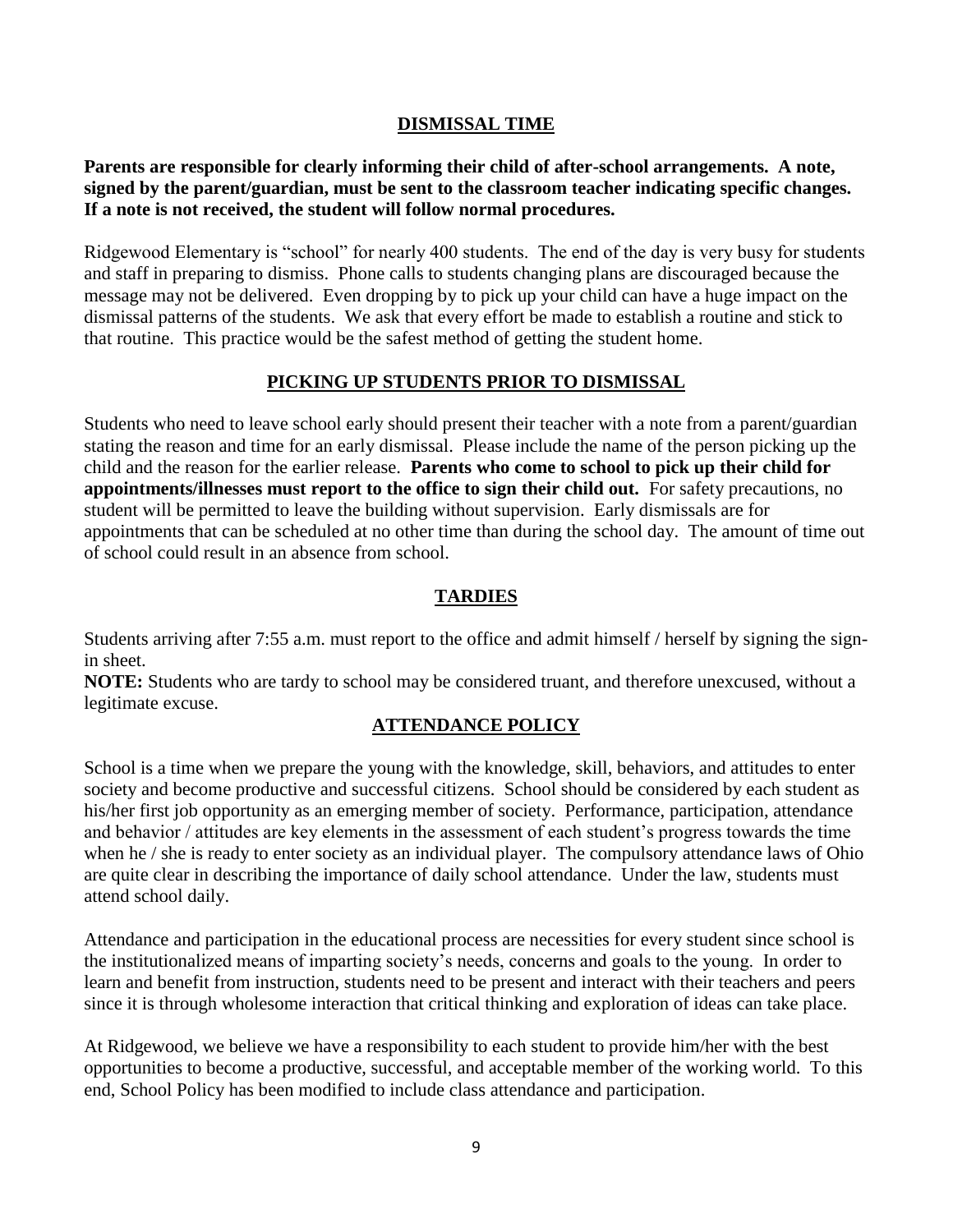It is the student's responsibility to attend classes regularly. Attendance is directly related to grades. Excessive absences can result in the loss of credit, and possible retention. All absences, excused and unexcused, will be counted and charged against the limit of absences that a student is allowed to accumulate. This does not include absences due to school related activities. Students with on-going documented medical problems, extenuating circumstances, and situations involving long-term hospitalization will be given special consideration by the building principal who is the final authority in all matters of attendance. Prior arrangements with the principal's office concerning these matters are required in order to help avoid potential problems and misunderstandings in regards to attendance.

In 2016, the Ohio General Assembly passed House Bill 410 to encourage school districts to create and implement plans to combat excessive absences and truancy starting with the 2017-2018 school year. This bill has some significant changes as compared to previous truancy and absence laws. One change is that absences are now calculated in hours not days. Another is that despite the fact that medical excuses and other legitimate excuses are very important and should continue to be turned into each building office, all absences count under the new bill. This letter is to inform you of the many changes involved in House Bill 410, and how they may affect your child.

## **Changes to the Absence Policy**

There are two categories for absenteeism:

- A. Excessive Absences
- B. Truancy

Requirements for Truancy:

- A. A student is absent 30 or more consecutive hours without a legitimate excuse.
- B. A student is absent 42 or more hours in one month without a legitimate excuse
- C. A student is absent 72 hours or more in one year without a legitimate excuse

Requirements for Excessive Absences:

- A. A student is absent 38 or more hours in one school month with or without a legitimate excuse.
- B. A student is absent 65 or more hours in one school year with or without a legitimate excuse.

#### **Excused Absences**

- 1. Personal illness or illness in the immediate family requiring the student stay home.
- 2. Death in the family or of a close friend.
- 3. "Act of God" such as weather or unexpected home calamity.
- 4. Religious holidays related to the student's faith
- 5. Family going on vacation during the school term. This practice is discouraged and must be approved by the building principal at least two weeks in advance. Students must see teachers individually to get assignments to be completed during the absence.
- 6. Attending a wedding or graduation ceremony of family or close friend.
- 7. Professional medical appointment.
- 8. Court ordered appearances.

Absence from school for any reason other than those listed and recommended by the Ohio State Department of Education is not acceptable and will be unexcused. It is the student's responsibility to get assignments and to complete work missed due to the absence.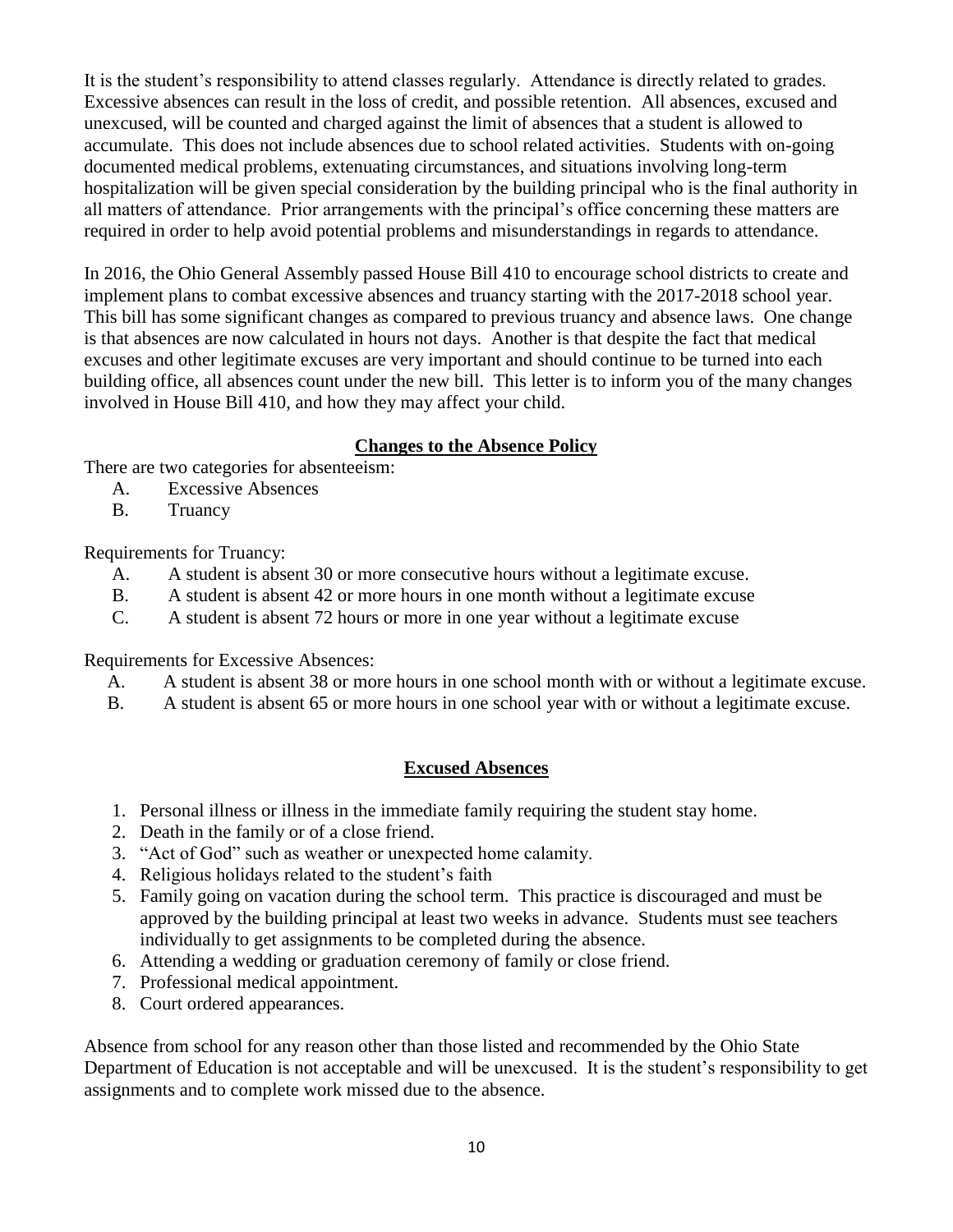## **1. Written Notes for Excused Absence(s):**

In order for any absence to be excused **the student must bring a note signed by the parent or guardian. Excuses must state the reason for the absence.** All excuses must be on file in the school office within two school days of the absence. The two days begin the day the student returns after the absence. If no written statement of the cause of the absence is received the absence will be considered an unexcused absence.

Absences for other than the above stated acceptable reasons must be worked out (with the Principal) in advance of the absence. **The Principal is the final authority in all matters of attendance.**

#### **2. Unexcused Absences:**

In cases of unexcused absences, the Principal may take disciplinary action such as detention or juvenile court action. **NOTE:** Truancy from school is an absence without permission and is considered an unexcused absence. Truancy may involve absence from school for any portion of a school day.

#### **3. Tardiness to School:**

A student coming to school tardy must report to the school office. Any arrival of a student after the 7:55 a.m. bell and up to 8:45 a.m. is a tardy. Tardiness can result in disciplinary action such as detention, suspension from school, referral to Juvenile Court, or other appropriate action toward a student for an unexcused tardiness

#### **5. Attendance Records and Administrator's Report to Parent/Guardian on Absenteeism:**

Reports may be sent for school attendance or individual class attendance concerns.

#### **7. Extended Absences:**

The school principal may require a physician's statement of current health status and required medical care for any single absence or prolonged absence. Failure to provide a physician's statement, if requested, will result in the day(s) being counted as unexcused absence(s).

#### **8. Special Absences/Vacation Requests:**

Parents planning to keep their child out of school for special absences (any absence from school for other than the allowable excuses or family going on vacation) must complete a parental request form and present it to the principal prior to the anticipated absence. This request must have the permission of the building principal five (5) days in advance of the absence. This form is available in the school office. Failure to request and secure this permission will result in unexcused absence(s).

#### **9. Leaving School Without Permission:**

No student is to leave school at any time without permission of the principal or a teacher. Upon arrival at school, students must remain at the school unless excused by school staff.

#### **11. Early Dismissals:**

Students who need to leave school early should present their teacher with a note from a parent/guardian stating the reason and time for an early dismissal. Please include the name of the person picking up the child and the reason for the earlier release. Parents who come to school to pick up their child for appointments/illnesses must report to the office to sign their child out. For safety precautions, no student will be permitted to leave the building without supervision.

Early dismissals are for appointments that can be scheduled at no other time than during the school day.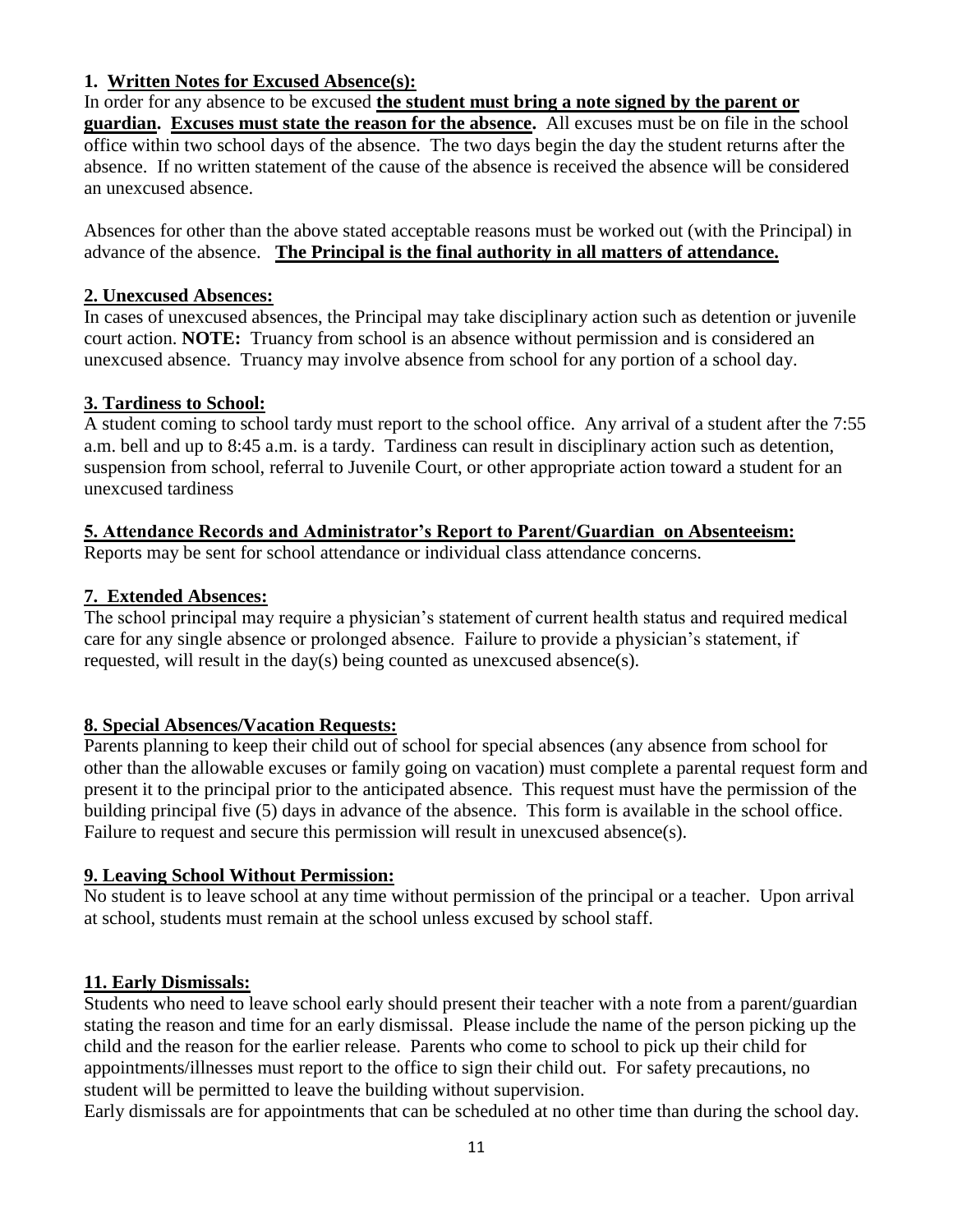The amount of time out of school could result in an absence from school.

## **12. Lice:**

If a student is sent home with head lice, he/she is given the next day as an excused absence to receive treatment. Any days missed after that (per incidence) are unexcused.

To be readmitted to school, a parent/guardian must accompany his/her child to school and the student will be checked by the school nurse or designee. The nurse will then issue a pass to return to class. Students who are sent home with head lice are not permitted to ride the school bus until they are lice free.

#### **BOOKMOBILE SERVICES**

The Coshocton County Public Library Bookmobile visits our school twice each month. All students are issued a library card for their personal use. Students will assume responsibility of properly caring for and returning borrowed materials. Failure to meet these responsibilities will result in loss of bookmobile privileges.

## **BUS REGULATIONS**

All students riding a bus should experience a safe and pleasant trip to and from school. The following regulations have been set forth for students when riding a school bus. These regulations apply to all students at all times when they ride a bus.

- 1. Pupils shall arrive at the bus stop before the bus is scheduled to arrive. When a bus is on schedule there shall be no waiting for tardy students.
- 2. Pupils must wait in a location clear of traffic and away from the bus stop.
- 3. Behavior at the bus stop must not threaten life, limb or property of any individual.
- 4. Pupils must go directly to an assigned seat and stay seated.
- 5. Pupils must remain seated, keeping aisles and exits clear.
- 6. Pupils must observe classroom conduct; obey the driver promptly and respectfully. While a reasonable amount of talking is permissible, yelling must be avoided.
- 7. Pupils must be quiet at railroad crossings and bus turn around.
- 8. Profane language, scuffling, or rowdiness will not be tolerated.
- 9. Pupils must refrain from eating, drinking, or chewing gum on the bus.
- 10. Pupils must not have alcohol, drugs, or tobacco in their possession on the bus.
- 11. Pupils must not throw or pass objects on, from, or into the bus.
- 12. Pupils may carry on the bus only objects that can be held in their lap.
- 13. Pupils must not put head or arms out of the bus window.
- 14. Pupils who damage the school bus shall pay for all repairs.
- 15. Pupils must leave or board the bus at locations to which they have been assigned unless they have permission from the school office to do otherwise. A written parental excuse co-signed by the principal is needed to be given to the driver if a student is to get off at another stop other than his regular stop. Students should take their bus requests to the school office each morning to obtain approval by the school principal or authorized personnel.

A bus conduct report will be completed by the bus driver to report students to the principal who have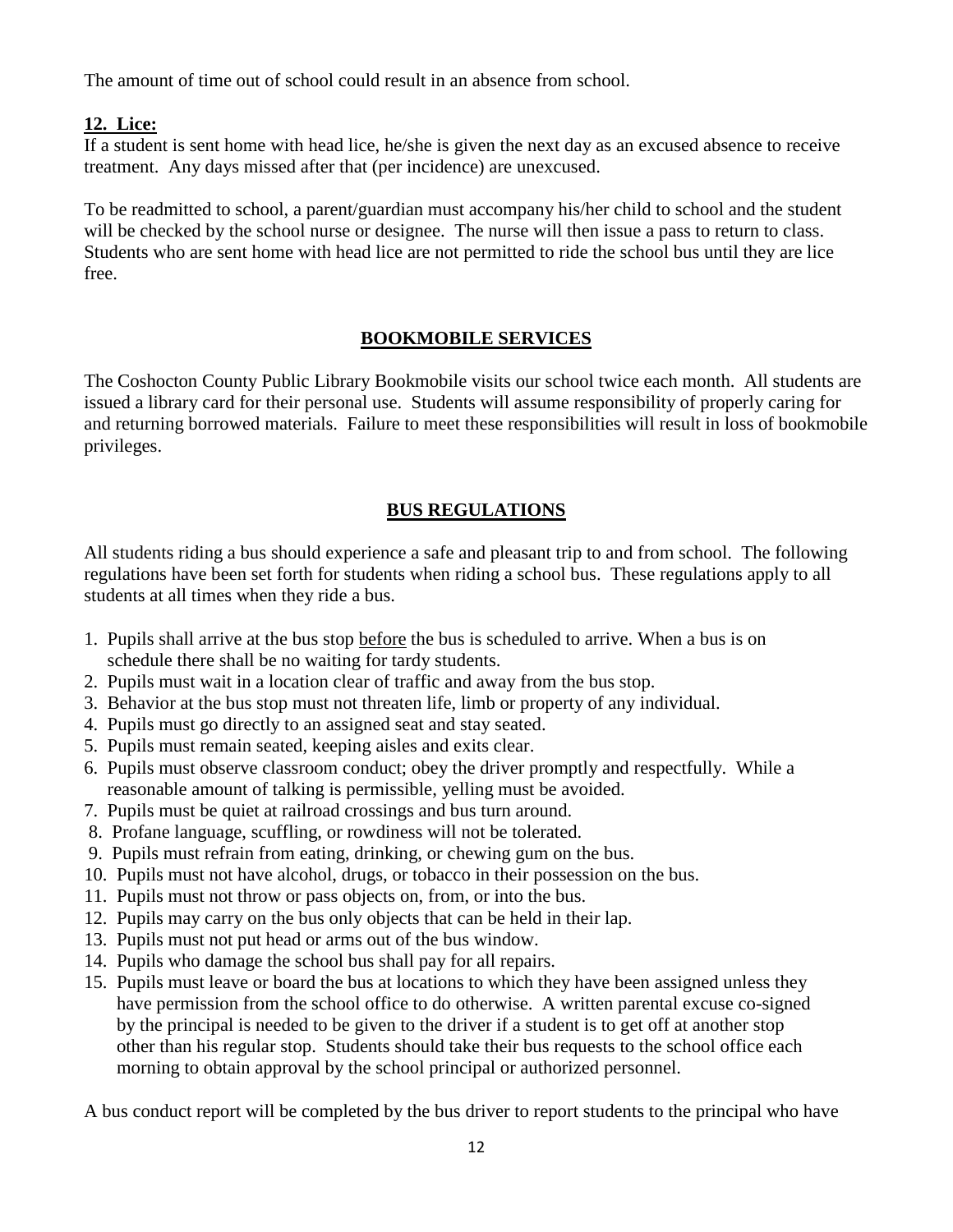violated bus regulations. Students who have violated bus and safety regulations will be subject to disciplinary action which may include, but not be limited to, the following: suspension of bus riding privileges, suspension and/or expulsion from school. Parents of students who have been reported by the bus driver for disciplinary action will be notified of the incident and/or the resulting disciplinary action.

#### **CHANGE OF ADDRESS/TELEPHONE**

It is very important that every student maintain an up-to-date address/telephone record at the school office. Please update any change in students phone number or living address immediately through the online system

#### **CHEATING**

Cheating is a serious compromise of a student's integrity and will not be tolerated. If cheating is discovered, the student's work will be confiscated, a failing grade recorded, and parents will be notified. Any future offenses will result in more severe discipline.

#### **CLASSROOM ASSIGNMENTS**

The principal will assign each student to the appropriate classroom and program. Any questions or concerns about the assignment should be discussed with the Principal.

#### **CUSTODIAL PARENTS**

In order to protect your child, if you are divorced or separated, Ohio law requires legal proof of custody or guardianship. It is the parent's responsibility to provide a copy (certified copy with clerk's seal) of the divorce decree or shared parenting agreement to the school office. Failure to do so could result in your child being released to the non-custodial parent. Relatives and family members may not make informal "custody" change by letter or affidavit. All custody changes must be court approved. THE SCHOOL WILL NOT BE RESPONSIBLE FOR ANY CUSTODY DISPUTES/ISSUES IF CURRENT CUSTODY DOCUMENTATION IS NOT ON FILE IN THE SCHOOL OFFICE.

#### **DIRECTORY INFORMATION**

 If you do not want the school to disclose directory information from your child's education records, please verify in the parent portal, by **September 11th** of each school year. Directory information which would be disclosed by the school is:

> Student's name Address Telephone listing Date and Place of Birth Height and Weight Grade level Attendance Major of Study Participation in academics / other activities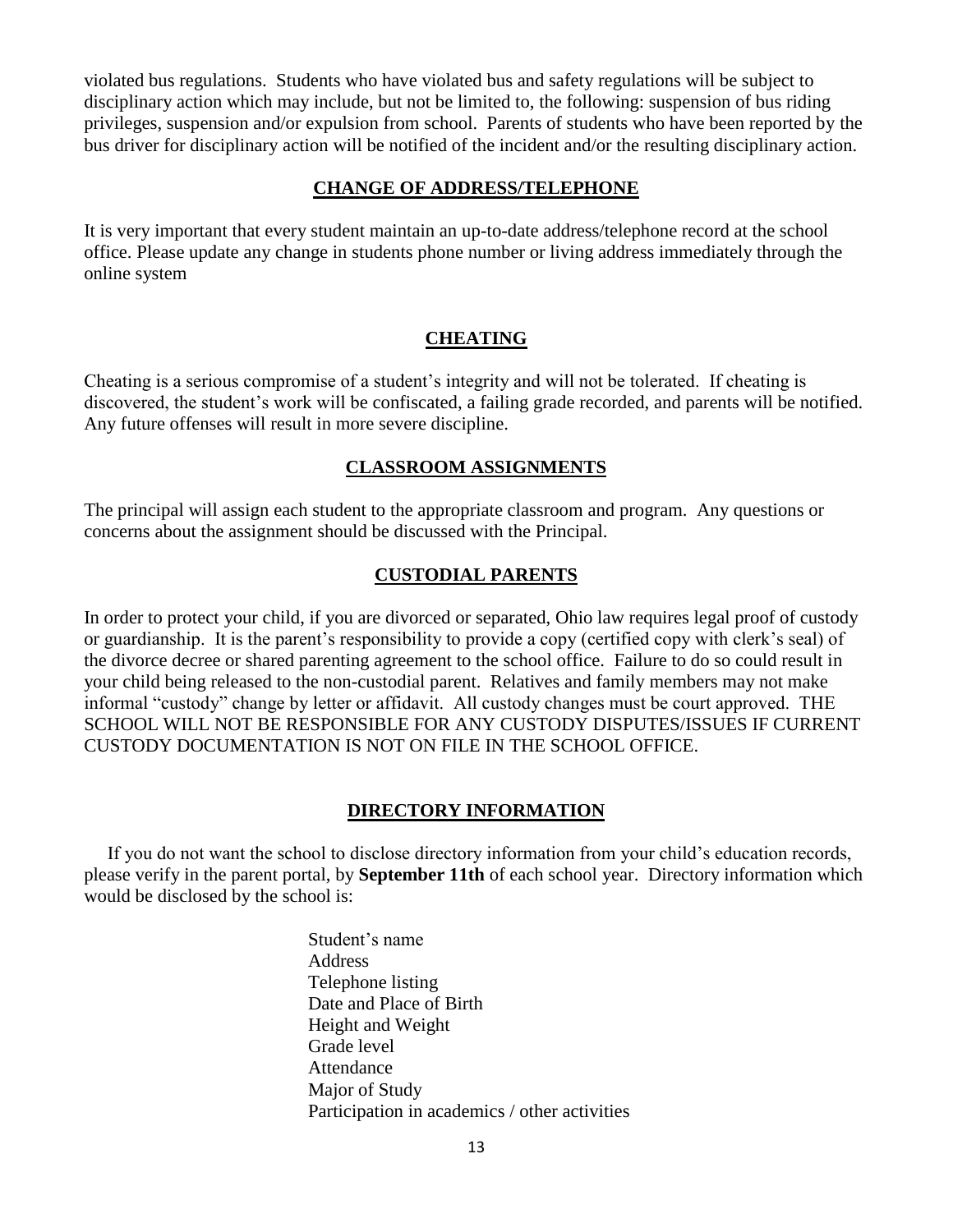Honors and awards received Date of Graduation

## **DISMISSAL OF STUDENTS**

Students who walk to school or are dropped off by a parent are dismissed at 2:30. Parents need to make arrangements to have their child picked up at the dismissal bell. Students will not be permitted to stay in the office after school once school has been dismissed.

#### **DISCIPLINE**

As students of Ridgewood Elementary School, you should conduct yourselves in a courteous and cooperative manner. You must not violate, or help another student to violate, the rules and regulations set forth in this code of conduct. You should recognize the need to maintain a controlled, organized atmosphere in our school in which every student can pursue his/her right to a good education. A fundamental belief of this discipline policy is that no student has the right to prevent other students from learning and a teacher from teaching.

A violation of any of the school rules and regulations may result in disciplinary action. However, the school administrators have authority to take other disciplinary action as warranted which may include, but not be limited to, the following:

removal from class or activity detention in-school suspension out-of-school suspension (1-3 days, 5 days, 10 days) expulsion from school

Extracurricular activities shall be subject to the same code of conduct as the regular school day.

Rule 1. **Disruption of School:** A student shall not by use of violence, force, coercion, or threat cause material disruption or obstruction to the carrying on of a normal school day. Some examples of disruption would include unusual dress and appearance, bomb threats, the setting off of fire alarms, strikes or walkouts, the use of stink bombs, the impeding of free traffic to or within the school. These examples are not intended to be exhaustive.

Rule 2**. Damage to School Property:** A student shall not cause or attempt damage to school property, including landscaping, fences, athletic facilities, buildings, chairs, tables, doors, windows, plumbing facilities, desks, lighting fixtures, heating and air conditioning fixtures, instructional materials, etc. Students will be required to pay for all vandalism.

Rule 3**. Damage to Private Property:** A student shall not cause or attempt damage to private property on school premises during the school day or during a school activity, function, or event on school property.

Rule 4. **Assault/Battery (Physical and/or Menacing):** A student shall not act or behave in such a way as could cause physical injury to any other person. No student shall knowingly cause another person to believe that he (the offender) will cause serious physical harm to the person or property of such other person.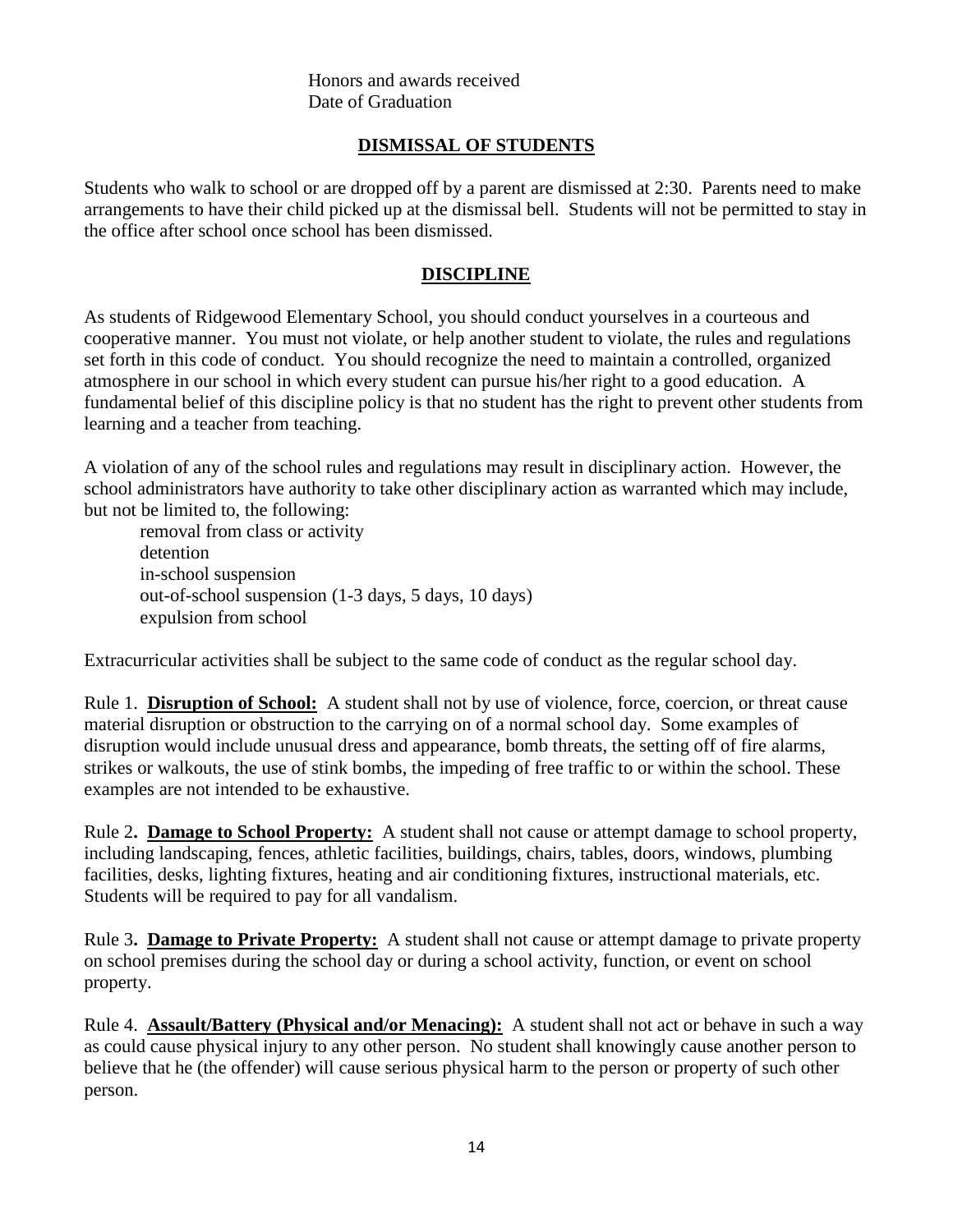Rule 5. **Dangerous Weapons & Instruments:** A student shall not possess, handle, transmit, or conceal any weapon or instrument capable of harming another person, such as guns, rifles, knives, ice picks, switch blades, brass knuckles, etc. Included in this prohibition would be the use of chemicals and gases, including mace.

Rule 6. **Tobacco, Narcotics, Alcoholic Beverages and Drugs:** A student shall not possess, use, transmit, conceal, or be under the influence of tobacco, narcotics, alcoholic beverages, and drugs. Narcotics and drugs are defined as follows: any narcotic, drug, medicine or pill chemical preparation, plant, seed, or derivative thereof, of a hallucinogen, barbiturate, or amphetamine nature.

The use of the same is strictly prohibited, except when the possession of the same has actually been prescribed by a duly licensed physician. The school can require evidence that the drug has been prescribed for the student.

The use of drugs, alcohol, and tobacco constitutes a serious social and health problem. In order to discourage their use by students on school property, the following standards will be enforced:

a. Smoking and/or possession of tobacco on school property will result in suspension from school;

- b Drinking and/or possession of alcohol on school property will result in suspension from school;
- c. The use of or possession of illegal drugs on school property will result in suspension from school.

Students found guilty of possession, use, or exchange of an illegal drug or alcohol are automatically suspended for five (5) days and offenses are reported to their parents and the police. A conference with the parents would be held during the regular school hours on a day school is in session.

Rule 7. **Insubordination:** A student shall not fail to comply with directions of teachers, bus drivers, student teachers, substitute teachers, teacher aides, principal, or other authorized school personnel during any period of time when the student is properly under the authority of school personnel. Repeated violations of any minor rule, directive, or discipline procedure shall also constitute insubordination.

Rule 8. **Profanity and/ Obscene Language:** A student shall not use profanity or obscene language, either written or verbal, in communication with any faculty member, employees, or students, during or after regular school hours. This includes the use of obscene gestures, signs, pictures, or publications.

Rule 9. **Truancy and Tardiness:** Truancy is declared when a student is absent from school or any portion thereof without school authorization and parent consent. Excuses from school must meet the state and board of education conditions as outlined in the student handbook under absence section. In cases of prolonged absence, a doctor's certification may be required to verify the absence in question. Repeated violations of tardiness shall be considered a violation of Rule 7.

Rule 10. **Theft:** A student shall not cause or attempt to take into possession the public property or equipment of the school district or the personal property of another student, teacher, visitor, employee of the school district, or any other person.

Rule 11. **Repeated Violations of Directions, Policies, Rules, Etc.:** A student shall not repeatedly fail to comply with directions of teachers, student teachers, substitute teachers, guidance counselors, teacher aides, administration, or other authorized school personnel during any period of time when the student is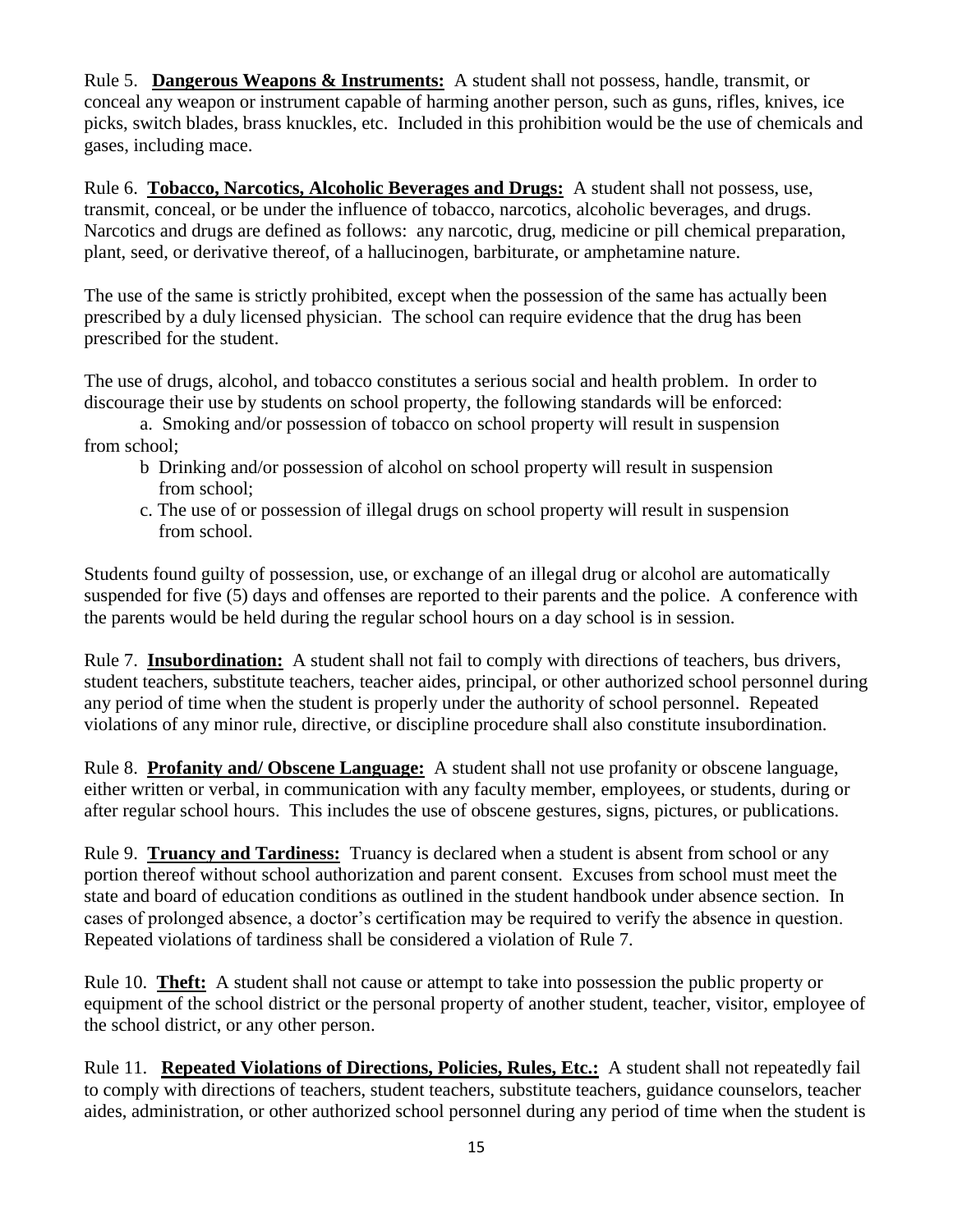under the authority of school personnel.

Rule 12. **Conduct Outside School Hours:** Conduct outside school hours that directly relates to and affects the management of the school and its efficiency, and/or directly affects the good order and welfare of the school shall be subject to the same code of conduct as the regular school day. Disciplinary action may be taken and may include, but not be limited to, removal from class, suspension from school, expulsion from school.

#### **BULLYING PREVENTION**

Ridgewood Elementary School has adopted and has been trained in the Olweus Bullying Prevention Program. We take bullying very seriously and work to deter it from happening not only at school but in the community. Below are the definitions of bullying, the ABC's of bullying and the adopted school rules of bullying. If you have any questions, please contact the school office.

#### **DEFINITION**

Bullying is when someone repeatedly and on purpose says or does mean or hurtful things to another person who has a hard time defending him/herself.

Definition of Cyberbullying: Bullying by using communication technologies such as cell phones, internet, or other electronic devices to embarrass, threaten, intimidate or to cause harm to another person.

## **THE ABC'S OF BULLYING**

- A- **A**ggressive
- B- Im**B**alance of Power
- C- **C**ontinuous behavior

## **RULES OF BULLYING**

- 1. I will not bully others
- 2. I will help students who are bullied
- 3. I will include students who are left out.
- 4. If I know that somebody is being bullied, I will tell an adult at school and an adult at home.

#### **BULLYING AND OTHER FORMS OF AGGRESSIVE BEHAVIOR**

The Board of Education is committed to providing a safe, positive, productive, and nurturing educational environment for all of its students. The Board encourages the promotion of positive interpersonal relations between members of the school community.

Harassment, intimidation, or bullying toward a student, whether by other students, staff, or third parties is strictly prohibited and will not be tolerated. This prohibition includes aggressive behavior, physical, verbal, and psychological abuse, and violence within a dating relationship. The Board will not tolerate any gestures, comments, threats, or actions which cause or threaten to cause bodily harm or personal degradation. This policy applies to all activities in the District, including activities on school property,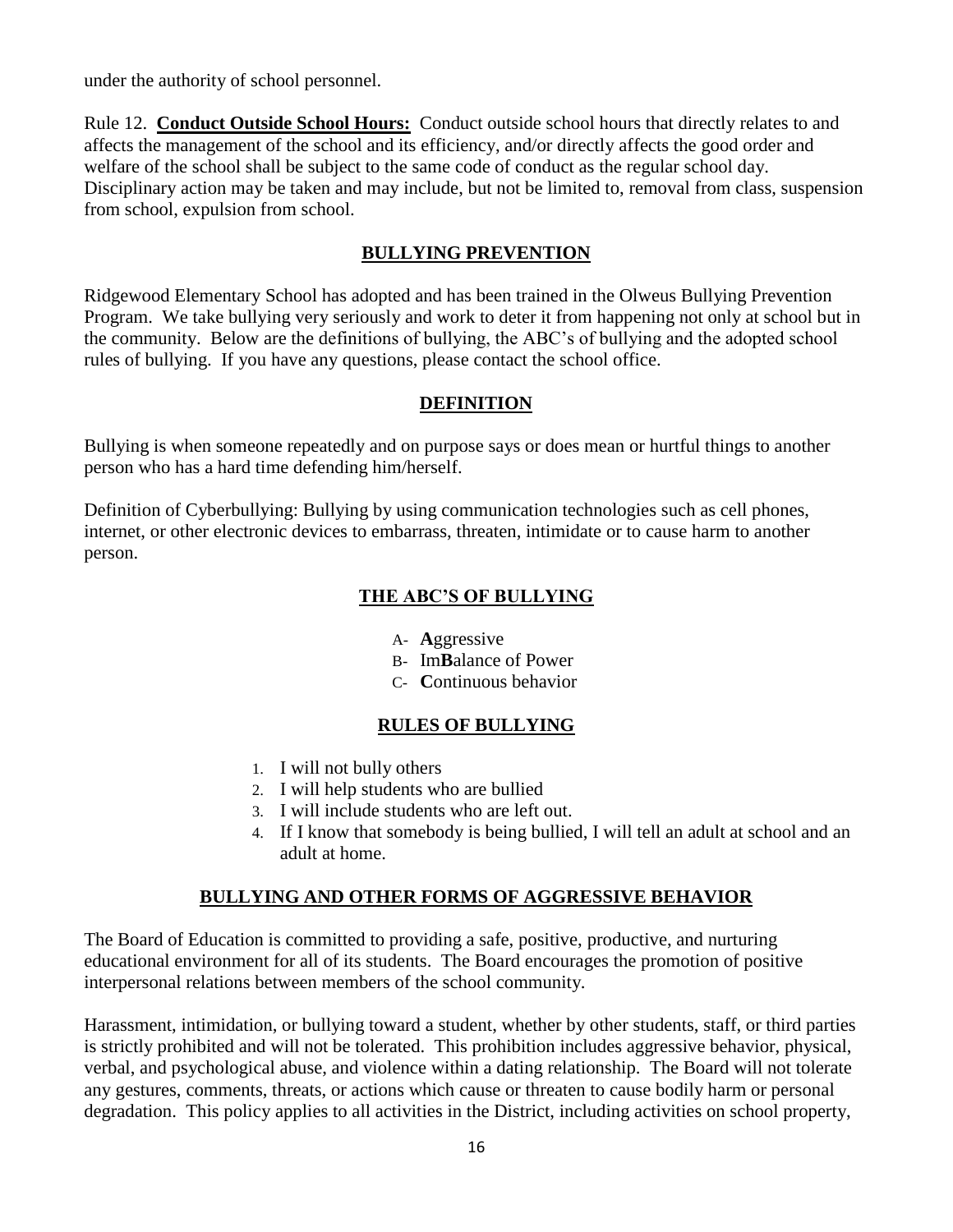on a school bus, or while in route to or from school, and those occurring off school property if the student or employee is at any school-sponsored, school-approved or school-related activity or function, such as field trips or athletic events where students are under the school's control, in a school vehicle, or where an employee is engaged in school business.

This policy has been developed in consultation with parents, District employees, volunteers, students, and community members as prescribed in R.C. 3313.666 and the State Board of Education's Model Policy.

Harassment, intimidation, or bullying means:

| A.        | any intentional written, verbal, electronic, or physical act that a student or     |
|-----------|------------------------------------------------------------------------------------|
|           | group of students exhibits toward another particular student(s) more than          |
|           | once and the behavior both causes mental or physical harm to the other             |
|           | student(s) and is sufficiently severe, persistent, or pervasive that it creates an |
|           | intimidating, threatening, or abusive educational environment for the other        |
|           | student $(s)$ ; or                                                                 |
| <b>B.</b> | violence within a dating relationship.                                             |

"Electronic act" means an act committed through the use of a cellular telephone, computer, pager, personal communication device, or other electronic communication device.

Aggressive behavior is defined as inappropriate conduct that is repeated enough, or serious enough, to negatively impact a student's educational, physical, or emotional well being. This type of behavior is a form of intimidation and harassment, although it need not be based on any of the legally protected characteristics, such as sex, race, color, national origin, marital status, or disability. It would include, but not be limited to, such behaviors as stalking, bullying/cyberbullying, intimidating, menacing, coercion, name calling, taunting, making threats, and hazing.

Harassment, intimidation, or bullying also means cyberbullying through electronically transmitted acts (i.e., internet, e-mail, cellular telephone, personal digital assistant (PDA), or wireless hand-held device) that a student(s) or a group of students exhibits toward another particular student(s) more than once and the behavior both causes mental and physical harm to the other student and is sufficiently severe, persistent, or pervasive that it creates an intimidating, threatening, or abusive educational environment for the other student(s).

Any student or student's parent/guardian who believes s/he has been or is the victim of aggressive behavior should immediately report the situation to the building principal or assistant principal, or the Superintendent. The student may also report concerns to teachers and other school staff who will be responsible for notifying the appropriate administrator or Board official. Complaints against the building principal should be filed with the Superintendent. Complaints against the Superintendent should be filed with the Board President.

Every student is encouraged, and every staff member is required, to report any situation that they believe to be aggressive behavior directed toward a student. Reports may be made to those identified above.

All complaints about aggressive behavior that may violate this policy shall be promptly investigated. The building principal or appropriate administrator shall prepare a written report of the investigation upon completion. Such report shall include findings of fact, a determination of whether acts of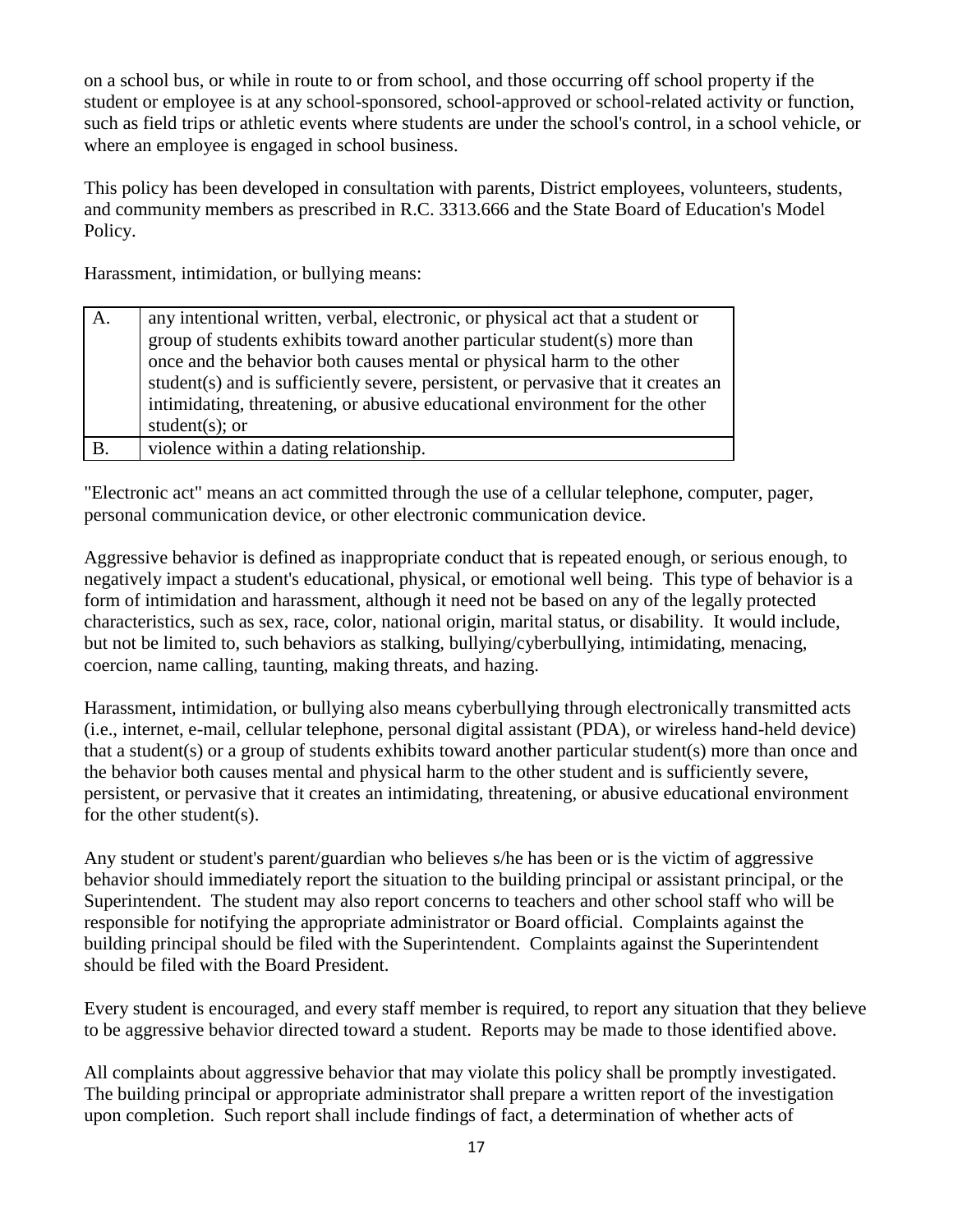harassment, intimidation, and/or bullying were verified, and, when prohibited acts are verified, a recommendation for intervention, including disciplinary action shall be included in the report. Where appropriate, written witness statements shall be attached to the report.

If the investigation finds an instance of harassment, intimidation, and/or bullying/cyberbullying by an electronic act or otherwise, has occurred, it will result in prompt and appropriate remedial and/or disciplinary action. This may include suspension or up to expulsion for students, up to discharge for employees, exclusion for parents, guests, volunteers, and contractors, and removal from any official position and/or a request to resign for Board members. Individuals may also be referred to law enforcement officials.

Retaliation against any person who reports, is thought to have reported, files a complaint, or otherwise participates in an investigation or inquiry concerning allegations of aggressive behavior is prohibited and will not be tolerated. Such retaliation shall be considered a serious violation of Board policy and independent of whether a complaint is substantiated. Suspected retaliation should be reported in the same manner as aggressive behavior. Retaliation may result in disciplinary action as indicated above.

Deliberately making false reports about harassment, intimidation, bullying and/or other aggressive behavior for the purpose of getting someone in trouble is similarly prohibited and will not be tolerated. Deliberately making false reports may result in disciplinary action as indicated above.

If a student or other individual believes there has been aggressive behavior, regardless of whether it fits a particular definition, s/he should report it and allow the administration to determine the appropriate course of action.

The District shall implement intervention strategies (AG 5517.01) to protect a victim or other person from new or additional harassment, intimidation, or bullying and from retaliation following such a report.

This policy shall not be interpreted to infringe upon the First Amendment rights of students (i.e., to prohibit a reasoned and civil exchange of opinions, or debate, that is conducted at appropriate times and places during the school day and is protected by State or Federal law).

The complainant shall be notified of the findings of the investigation, and as appropriate, that remedial action has been taken. If after investigation, acts of bullying against a specific student are verified, the building principal or appropriate administrator shall notify the custodial parent/guardian of the victim of such finding. In providing such notification care shall be taken to respect the statutory privacy rights of the perpetrator of such harassment, intimidation, and/or bullying.

If after investigation, acts of harassment, intimidation, and/or bullying by a specific student are verified, the building principal or appropriate administrator shall notify in writing the custodial parent/guardian of the perpetrator of that finding. If disciplinary consequences are imposed against such student, a description of such discipline shall be included in the notification.

## **Complaints**

Students and/or their parents/guardians may file reports regarding suspected harassment, intimidation, or bullying. Such reports shall be reasonably specific including person(s) involved, number of times and places of the alleged conduct, the target of suspected harassment, intimidation, and/or bullying, and the names of any potential student or staff witnesses. Such reports may be filed with any school staff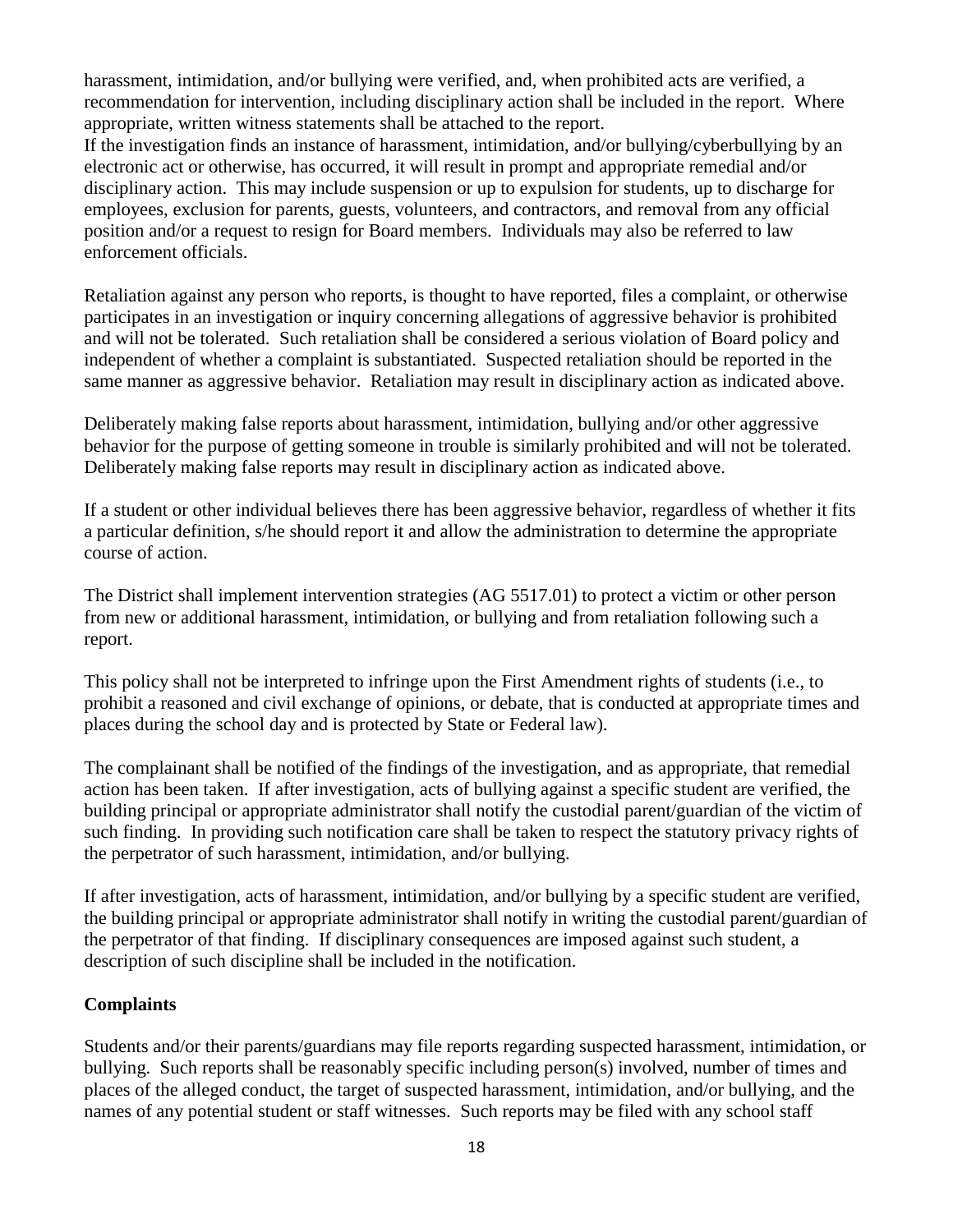member or administrator, and they shall be promptly forwarded to the building principal for review, investigation, and action.

Students, parents/guardians, and school personnel may make informal or anonymous complaints of conduct that they consider to be harassment, intimidation, and/or bullying by verbal report to a teacher, school administrator, or other school personnel. Such complaints shall be reasonably specific including person(s) involved, number of times and places of the alleged conduct, the target of suspected harassment, intimidation, and/or bullying, and the names of any potential student or staff witnesses. A school staff member or administrator who receives an informal or anonymous complaint shall promptly document the complaint in writing, including the information provided. This written report shall be promptly forwarded by the school staff member and/or administrator to the building principal for review, investigation, and appropriate action.

Individuals who make informal complaints as provided above may request that their name be maintained in confidence by the school staff member(s) and administrator(s) who receive the complaint. Anonymous complaints shall be reviewed and reasonable action shall be taken to address the situation, to the extent such action may be taken that (1) does not disclose the source of the complaint, and (2) is consistent with the due process rights of the student(s) alleged to have committed acts of harassment, intimidation, and/or bullying.

When an individual making an informal complaint has requested anonymity, the investigation of such complaint shall be limited as is appropriate in view of the anonymity of the complaint. Such limitation of investigation may include restricting action to a simple review of the complaint subject to receipt of further information and/or the withdrawal by the complaining student of the condition that his/her report be anonymous.

## **Privacy/Confidentiality**

The School District will respect the privacy of the complainant, the individual(s) against whom the complaint is filed, and the witnesses as much as possible, consistent with the Board's legal obligations to investigate, to take appropriate action, and to conform with any discovery or disclosure obligations. All records generated under this policy and its related administrative guidelines shall be maintained as confidential to the extent permitted by law.

## **Reporting Requirement**

At least semi-annually, the Superintendent shall provide to the President of the Board a written summary of all reported incidents and post the summary on the District web site (if one exists). The list shall be limited to the number of verified acts of harassment, intimidation, and/or bullying, whether in the classroom, on school property, to and from school, or at school-sponsored events.

Allegations of criminal misconduct and suspected child abuse will be reported to the appropriate law enforcement agency and/or to Child Protective Services in accordance with statute. District personnel shall cooperate with investigations by such agencies.

## **Immunity**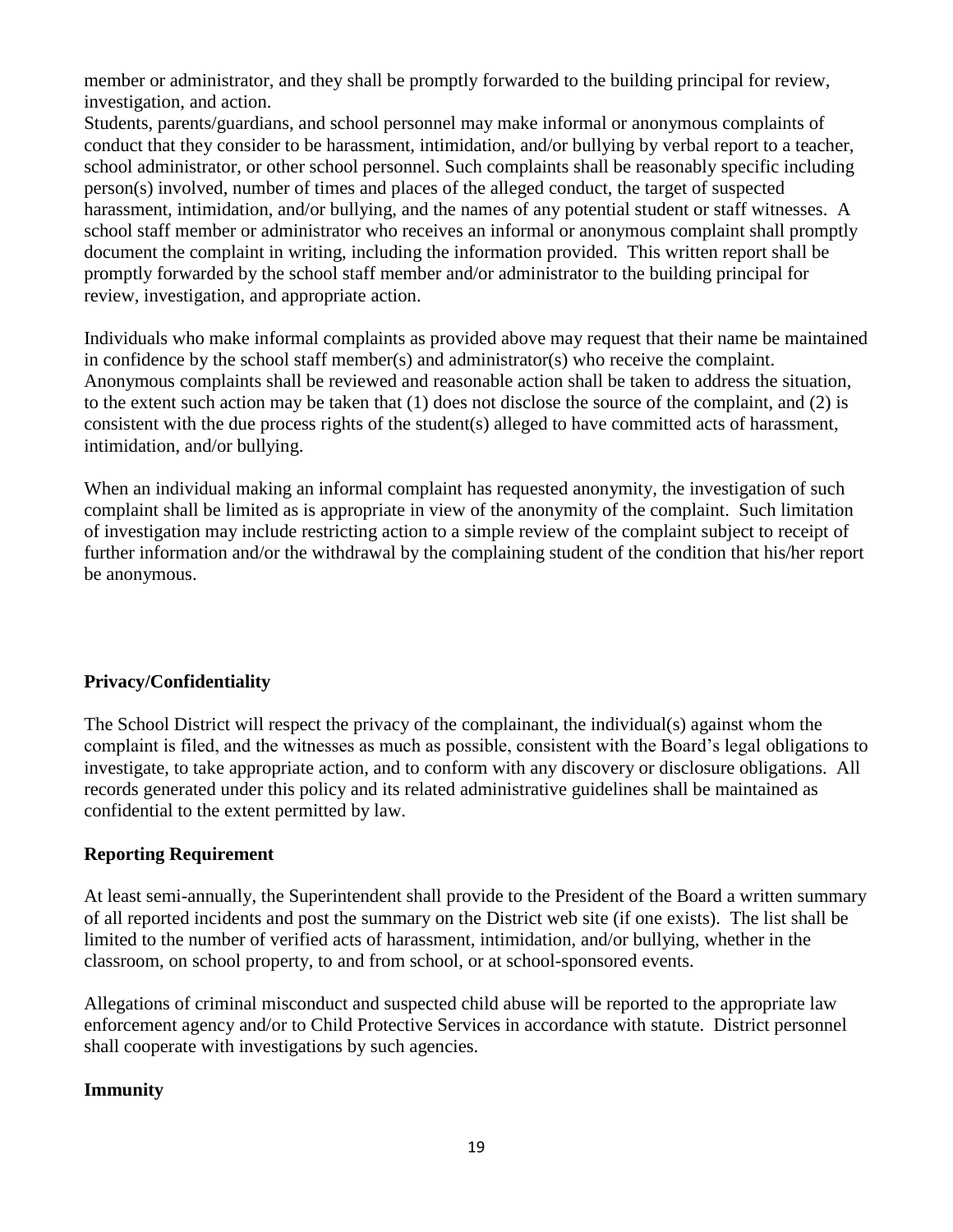A School District employee, student, or volunteer shall be individually immune from liability in a civil action for damages arising from reporting an incident in accordance with this policy and R.C. 3313.666 if that person reports an incident of harassment, intimidation, and/or bullying promptly, in good faith, and in compliance with the procedures specified in this policy. Such immunity from liability shall not apply to an employee, student, or volunteer determined to have made an intentionally false report about harassment, intimidation, and/or bullying.

## **Notification**

Notice of this policy will be **annually** circulated to and posted in conspicuous locations in all school buildings and departments within the District and discussed with students, as well as incorporated into the teacher, student, and parent/guardian handbooks. At least once each school year a written statement describing the policy and consequences for violations of the policy shall be sent to each student's custodial parent or guardian.

The statement may be sent with regular student report cards or may be delivered electronically or in the handbooks.

The policy and an explanation of the seriousness of bullying by electronic means shall be made available to students in the District and to their custodial parents or guardians.

State and Federal rights posters on discrimination and harassment shall also be posted at each building. All new hires will be required to review and sign off on this policy and the related complaint procedures.

## **Education and Training**

In support of this policy, the Board promotes preventative educational measures to create greater awareness of aggressive behavior, including bullying and violence within a dating relationship. The Superintendent or designee shall provide appropriate training to all members of the School District community related to the implementation of this policy and its accompanying administrative guidelines. All training regarding the Board's policy and administrative guidelines and aggressive behavior and bullying in general, will be age and content appropriate.

Annually, the District shall provide all students enrolled in the District with age appropriate instruction regarding the Board's policy, including a written or verbal discussion of the consequences for violations of the policy to the extent that State or Federal funds are appropriated for this purpose.

Students in grades seven (7) through twelve (12) shall receive age appropriate instruction in dating violence prevention education, including instruction in recognizing dating violence warning signs and characteristics of healthy relationships. Parents, who submit a written request to the building principal to examine the dating violence prevention instruction materials used in the school, will be afforded an opportunity to review the materials within a reasonable period of time.

The District shall provide training, workshops, and/or courses on this policy for school employees and volunteers who have direct contact with students, to the extent that State or Federal funds are appropriated for these purposes. Time spent by school staff in these training programs shall apply toward mandated continuing education requirements.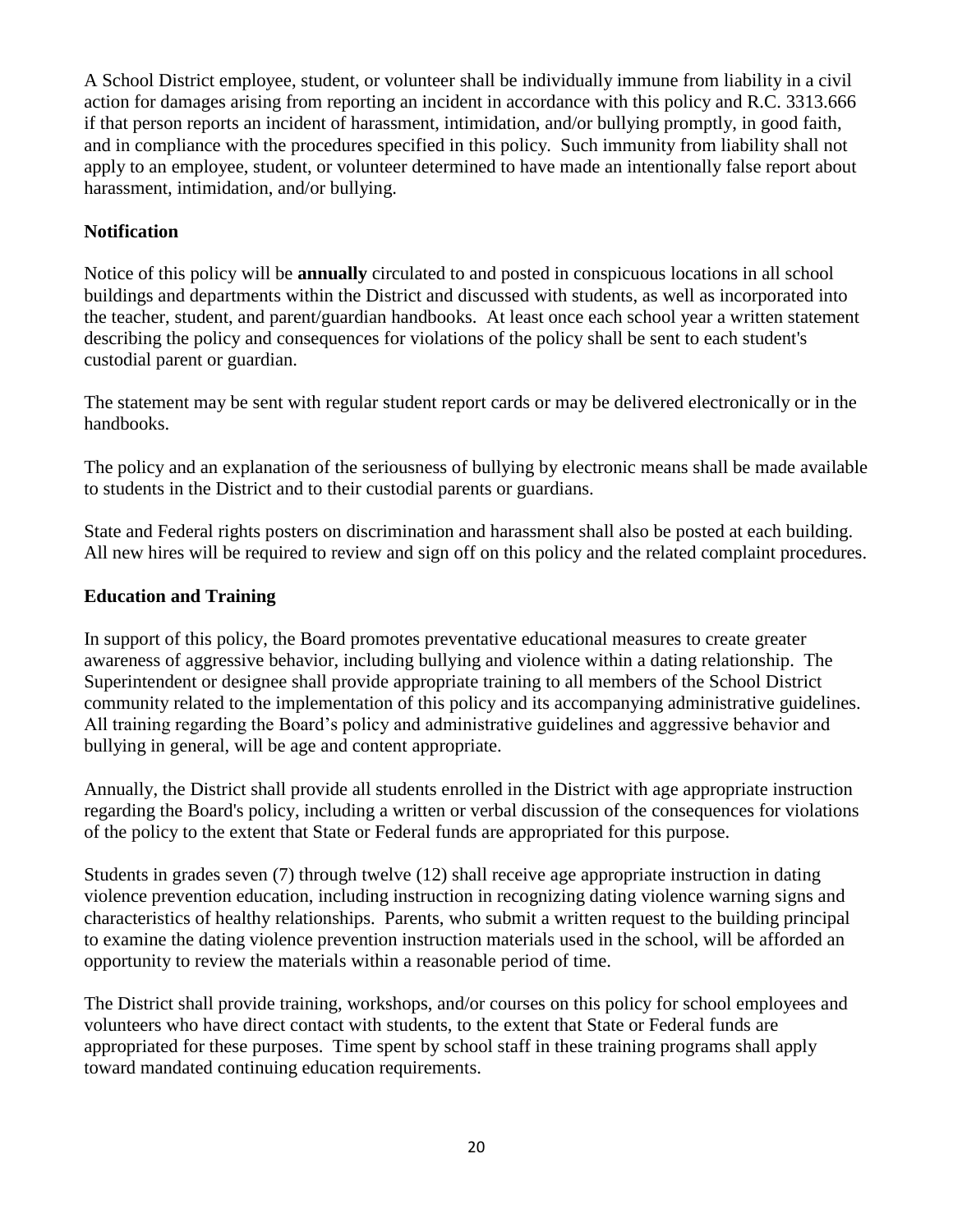In accordance with Board Policy 8462, the Superintendent shall include a review of this policy on bullying and other forms of harassment in the required training in the prevention of child abuse, violence, and substance abuse and the promotion of positive youth development.

The Superintendent shall develop administrative guidelines to implement this policy. Guidelines shall include reporting and investigative procedures, as needed. The complaint procedure established by the Superintendent shall be followed.

R.C. 3313.666, 3313.667 State Board of Education Model Policy (2007)

## **DRESS GUIDELINES**

Ridgewood Elementary School believes that a positive relationship exists between a student's appearance and his/her attitude, conduct, and progress toward attainment of ultimate educational goals. We ask that students follow these guidelines:

1. Hair must be kept neat, clean, and well groomed. Abstract (unnatural) hair color will not be permitted. Examples of unnatural hair colors are pink, purple, blue, all decisions rests with the principal's discretion.

2. Clothing should show modesty and good taste. The following dress is not permitted:

Midriff tops Halter tops Tank tops Muscle shirts (Shirts must have sleeves) Fishnet shirts with nothing under them Short skirts or dresses Torn or baggy clothing -All pants and shorts must be worn at the waist (hipbone). Coats in the classroom without teacher permission

3. Students may wear shorts or clothing resembling shorts prior to October 31 and after April 1 during the school year. The length of shorts should be modestly appropriate.

4. Students shall not wear any clothing or clothing articles that advertise or refer to alcoholic beverages, tobacco, drugs, violence, death, hate, sex, cults, or gangs. No clothing or clothing article promoting violence, depicting obscene/suggestive slogans, pictures or words is permitted.

5. Jewelry, wallet chains, or chains which are perceived by the administration as a potential weapon will not be permitted.

6. Body piercing is restricted only to the ears.

7. Students will not be permitted to wear hats within the school building during the school day, unless authorized by the principal for special occasions. Bandannas and headbands are not permitted unless authorized by the principal.

8. Proper footwear should be worn for safety reasons. Shoes with laces must be tied. Flip-flops, clogs, and slip-on shoes without a back are not permissible. Sandals that fasten around the ankle are

permissible. **For PE class and/or inside recess students must wear tennis shoes**. Shoes that are not tennis shoes will not be permitted on the gym floor during recess or PE class.

9. Clothing, attire, and grooming must not detract, disrupt, or interfere with the educational process. In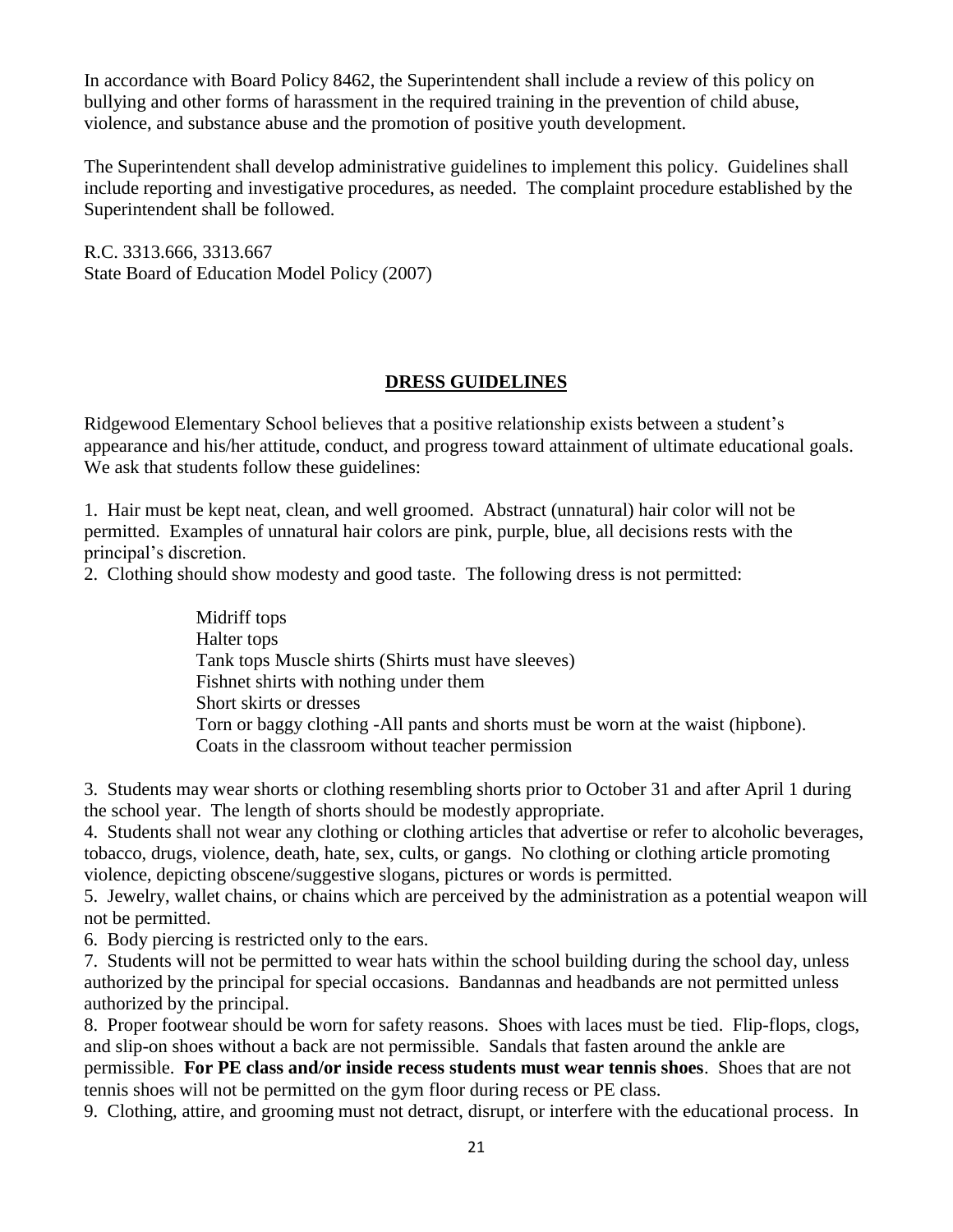all questions of students' attire and its appropriateness for school the decision of the building principal shall be final. Any student departing from the acceptable standards of dress may be sent home. Disciplinary action which may include detention, suspension, and/or expulsion will be taken for repeated violations.

#### **EARLY DISMISSAL**

There may be times the Ridgewood School District has to dismiss students early from school due to inclement weather, electrical or water problems at the buildings. Parents are asked to have an early dismissal plan in place so the students are well prepared as to what they need to do if this situation would ever arise. By having an early dismissal plan is place at the home makes a trying situation easier and limits student fears and uncertainty along with the number of calls placed to the school. If Ridgewood Schools would dismiss on an emergency situation such as snow, you will be notified through the PreK-12 Notification system and local to radio and television announcements.

#### **ELECTRONIC DEVICES**

.

Students are prohibited from using cellular telephones, other electronic communication devices, radios, CD players, IPods, and pagers during instructional times throughout the school day. The Board of Education is not responsible for the loss, theft, damage, or vandalism to student cellular telephones or ECDs as well as other student property. Students and parents are strongly encouraged to take appropriate precautions to make sure their child doesn't have these items at school.

#### **EMERGENCY INFORMATION**

Each student must have on file an emergency medical form for a student to participate in any activity off school grounds, including field trips, spectator trips and co-curricular activities. The Emergency Medical Authorization form is provided at the time of enrollment and at the beginning of each school year. This must be updated each year in the parent portal

#### **FIELD TRIPS**

Teacher planned field trips are a valuable part of instruction. Field trips are relevant to the subject areas of the curriculum and to the needs of the students. The parent will receive a permission slip for field trips that cover the entire year. Students will not go on field trips unless the parent/guardian has granted permission. Students who do not participate in the field trip experience will be required to attend school. Students can be excluded from participating in a field trip for disciplinary reason, poor attendance, not paying or making arrangements to pay necessary fees, or other reasons deemed appropriate by the principal. Permission forms are updated in the parent portal.

#### **FOOD SERVICE**

A nutritional breakfast and lunch are prepared and served at Ridgewood Elementary School each day. Parents are informed of the daily lunch selections through the monthly menu sent home with each student.

Students have several choices of breakfast plans. Breakfast is offered as a meal; no single items will be sold. Breakfast will be served daily at 7:30 a.m. Car riders and walkers who wish to eat breakfast will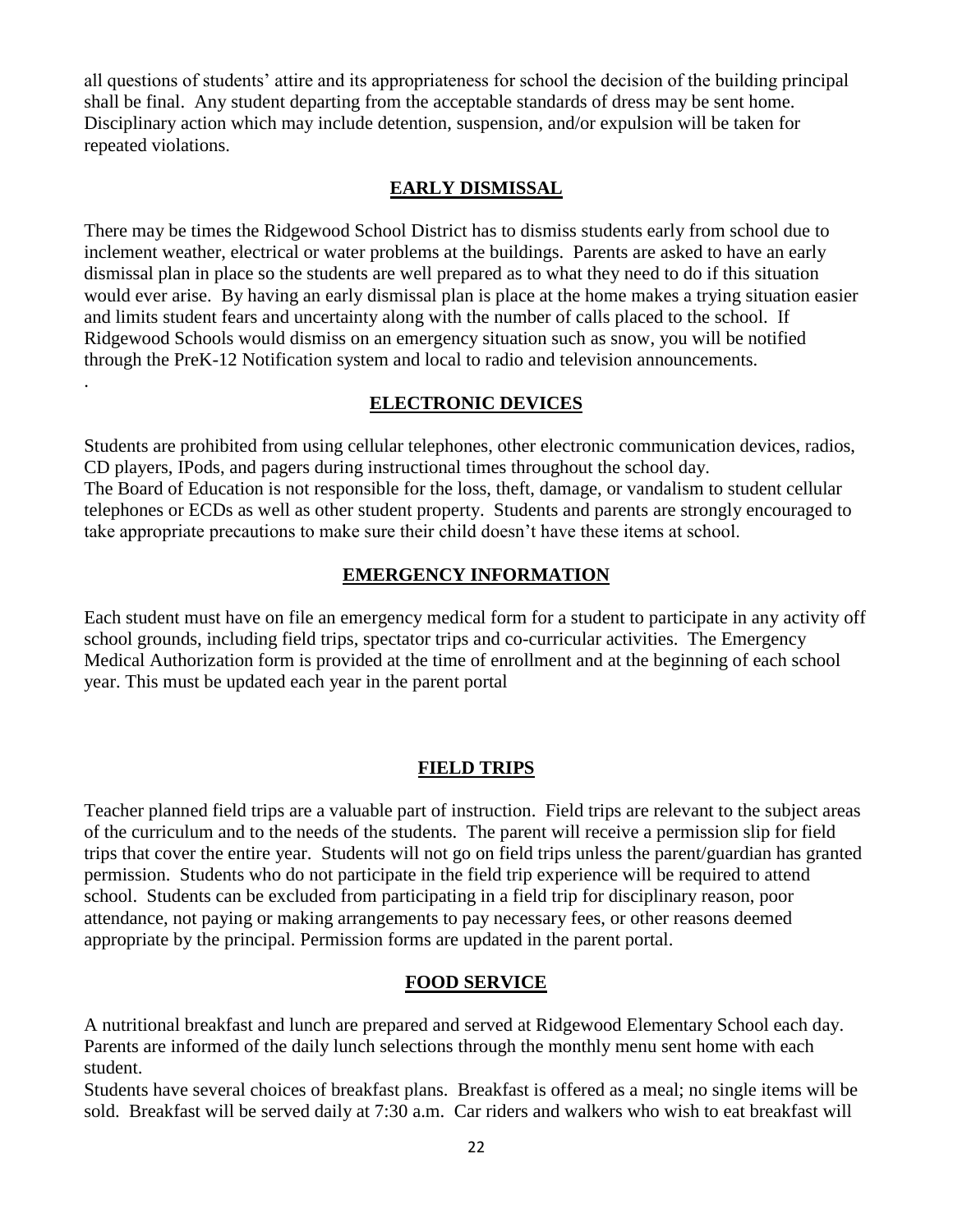need to arrive at school by 7:30 a.m. Breakfast will not be available to car riders and walkers after 7:55 a.m.

The price of lunch is \$2.50 in grades K-3. Students are encouraged to pay for lunches at the beginning of each week or pay by the month. Lunch charges are not permitted except with the approval of the principal in emergency situations. If a lunch charge is granted, it is important that the charge be paid the very next day. Parents may be asked to come to school with the child's lunch money if continual charging with no repayment occurs.

Students will be permitted to purchase an additional carton of milk or orange juice with their lunch for \$.40. Students who bring their lunch to school will eat in the cafeteria with other students. Students who bring their lunch may purchase milk or juice at \$.40 per carton at school.

Parents are strongly encouraged to pay for lunch by the month. Parents may pay by check and are asked to write their child's lunch pin on the check for accurate accounting.

## **FUND RAISING ACTIVITIES**

Our school will hold major fund-raising activities each year. Selling will be voluntary and no minimum sales will be required. Classroom and club fund-raising projects must be approved by the building principal.

## **GRADE REPORTS**

Our school will use a nine weeks grading period. Please refer to the schedule near the front of the handbook for reporting dates. Grade reports will be sent home one week following the end of the grading period. Interim progress reports will be sent home to parents at mid-grading period. Interim reports are used to provide information to parents and students between regular reporting periods. Classroom teachers will send interim reports home during every grading period with every student. Please review your child's progress and contact the school if you have any questions regarding the reports.

## **HARASSMENT**

Students who engage in harassment towards students or adults, including sexual harassment, on school premises, on school buses, or at school sponsored activities will be subject to appropriate disciplinary measures, including suspension and expulsion. Harassment is an activity that is unwanted or unwelcome, including but not limited to, unwanted touching, verbal or written comments, name-calling, and propositions.

A student found to be in violation of the code of conduct faces the possibility of disciplinary action (e.g. detention, suspension, and/or expulsion from school). These acts will be judged independently and appropriate discipline will be applied.

## **HOMELESS STUDENTS**

## **Rights of Homeless Parents and Children**

Your child has the right to:

1. Go to school, no matter where you live or how long you have lived there.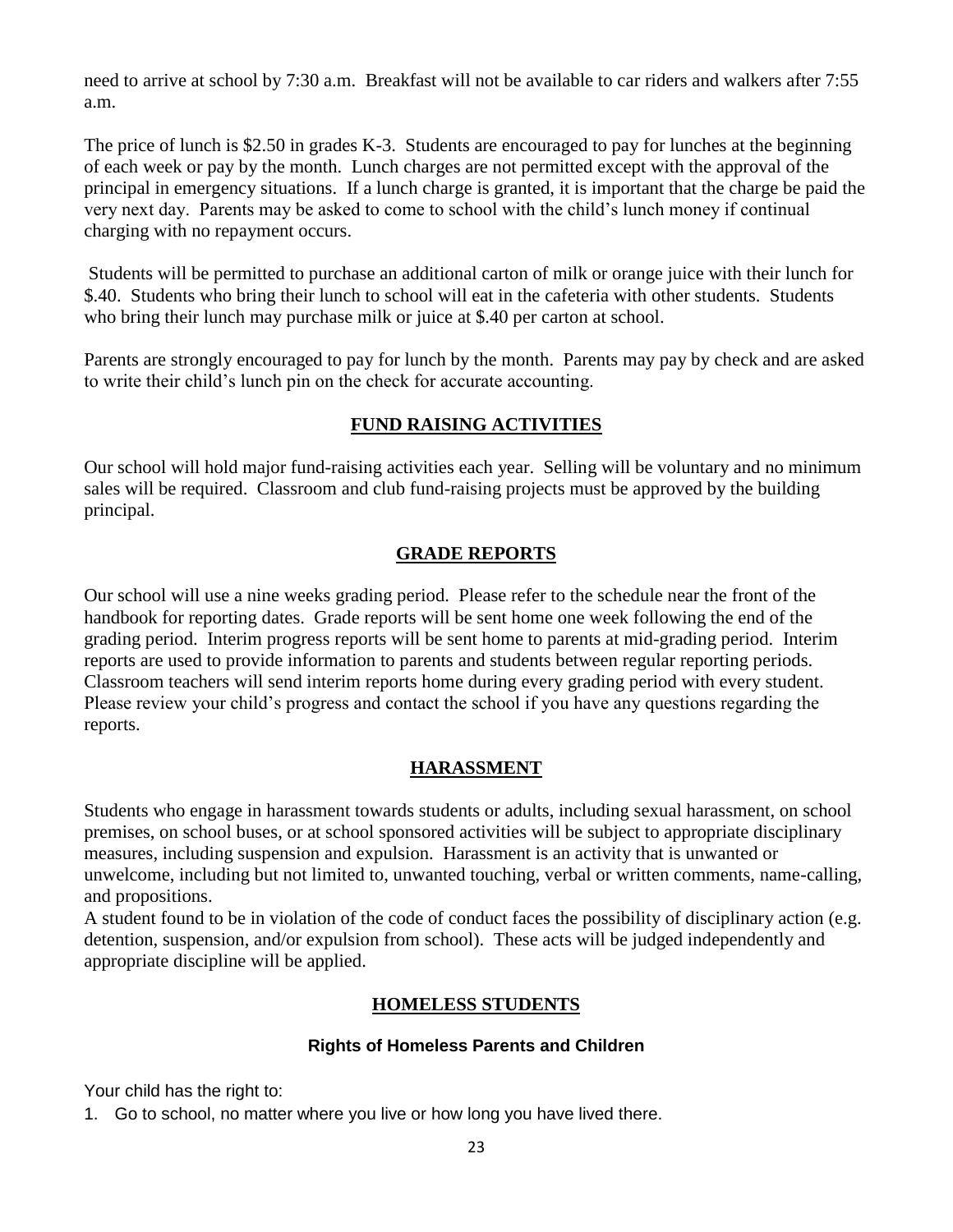2. Stay in the school that he or she was attending before becoming homeless or the school he or she last attended, if that is your choice and it is feasible.

3. Enroll in school immediately, even if you do not have all paperwork, such as your child's school or medical records.

4. Access the same special programs and services that are provided to other children including special education, migrant education, and vocational education.

5. Receive the same public education that is provided to other children, including preschool.

If your child is assigned to a school not of your choosing, the school district must explain its decision in writing. You have the right to appeal the district's decision regarding the school to which your child has been assigned. Your child has the right to go to the school of your choice while the dispute is being resolved.

How can you help your child?

- 1. Make sure your child attends school every day.
- 2. Read to your child. Even a few minutes a day makes a difference.
- 3. Make education a family priority.
- 4. Help your child develop good study habits.
- 5. Meet with your child's teachers and other school personnel.

Information and resources can be accessed a[t](http://www.ed.gov/) [www.ed.gov](http://www.ed.gov/) or (800)872-5327.

## **HOMEWORK**

Homework is very important. Homework is an extension of the learning that takes place in school. Homework provides practice and drill that reinforces classroom learning. Parents can help the student by arranging for a place to study and seeing that assignments are completed.

## **ILLNESS OR INJURY**

In case of illness or injury, the student will be cared for temporarily by the school nurse or member of the school staff. School personnel will render first aid treatment only. If emergency or serious medical attention is necessary the parents will be contacted. However, if parents are not available, information provided on the emergency medical authorization form will be followed. Remember, an emergency telephone number where parents can be reached and the name and telephone number of the student's family doctor must be on file at the school.

A student who becomes ill during the school day should request permission to go to the office. An appropriate adult in the office will determine whether the student should remain in school or go home. No student will be released from school without proper parental permission.

## **IMMUNIZATIONS**

Students must be current with all immunizations required by law, including but not limited to poliomyelitis, measles, diphtheria, rubella, pertussis, tetanus, and mumps, or have an authorization exempted from State immunization requirements. Kindergarten students must be immunized against Hepatitis B and chickenpox. For safety of all students, the school principal may remove a student from school or establish a deadline for meeting State requirements if a student does not have the necessary immunizations or authorized exemption. In the event of a chicken pox epidemic, the Superintendent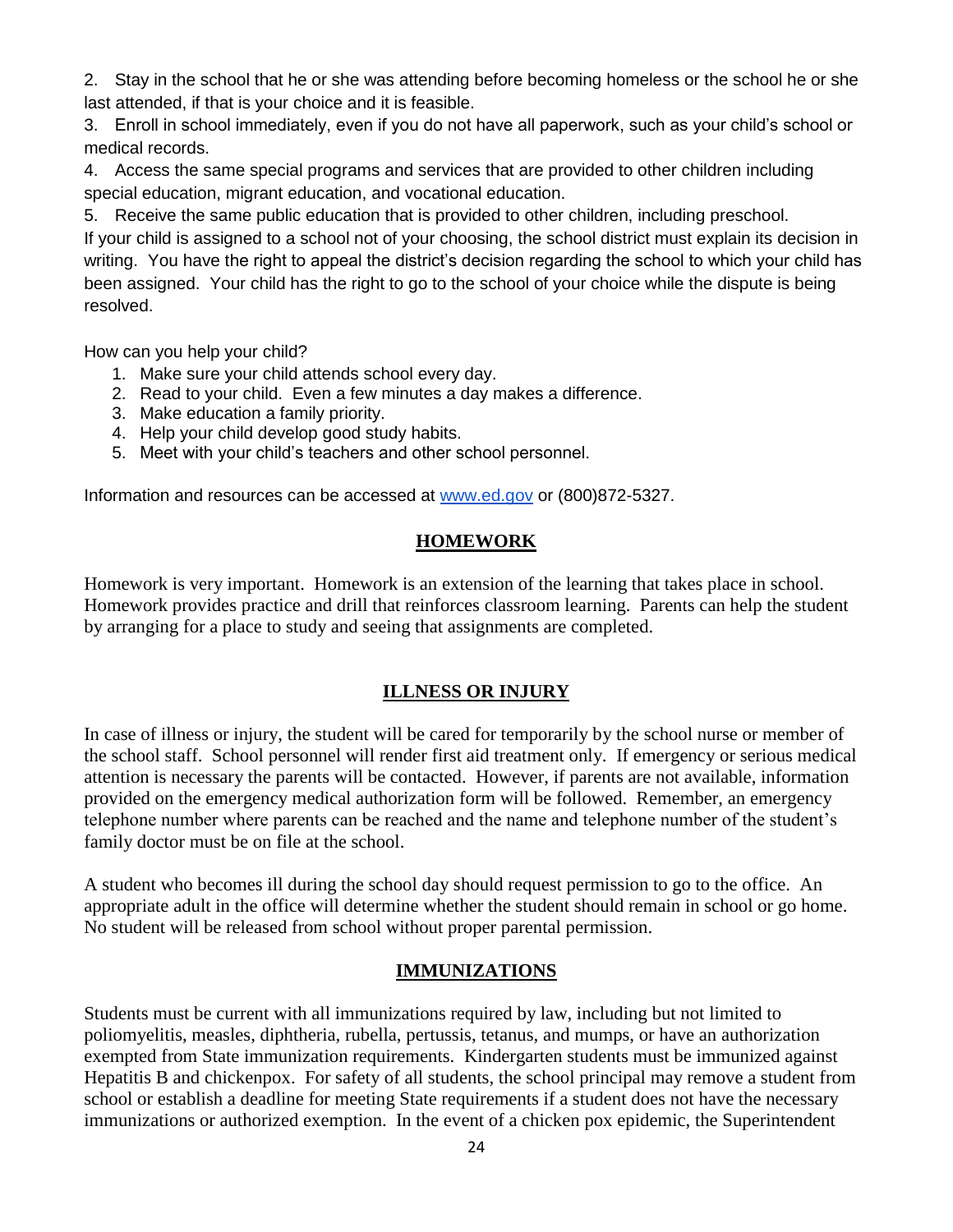may temporarily deny admission to a student otherwise exempted from the chicken pox immunization requirement. Any questions about immunizations or exemptions should be directed to the school nurse.

#### **INSURANCE**

School insurance will be offered at the beginning of each school year. Parents are encouraged to investigate this insurance and take advantage of the service.

#### **LEAVING SCHOOL PROPERTY**

Students are not allowed to leave school property during school hours without the knowledge and consent of the principal or teacher. Permission to leave the school grounds will be granted only upon written or verbal request from the student's parent or guardian.

## **LIBRARY SERVICES**

Students will be permitted access to the school library on a regular basis. Students are expected to follow established library procedures and properly care for borrowed materials.

#### **LOST AND FOUND**

All clothing, money, jewelry, or other articles of value, found on school property, are turned into the school office. Students may claim these items with proper identification. Please mark personal belongings so easy identification can be made and returned to the student. Items not claimed will be disposed at the discretion of the building principal (usually twice per year, at winter break and the end of the year).

#### **LUNCH CHARGES**

The Elementary School maintains a closed-campus policy, and the cafeteria is to be used by the faculty and students. The cafeteria also provides space for students who carry their lunches. Students are not allowed to save places in line or ditch in line. NOTE: The cafeteria area is the only acceptable area for eating lunch, unless approved by the principal or designee. It is the responsibility of the parents to provide for lunch for their children while at school. However, it is important to make sure children receive the nutrition they need to stay focused during the school day. This procedure shall apply in the event that a child neither has a lunch nor the funds to purchase a lunch. Students may charge five (5) meals in succession. After (5) meals an alternative meal will be substituted for the regular meal until the charges are paid. An alternative meal consists of cheese or peanut butter sandwich, fruit and milk. A phone call will be made every Tuesday and Thursday once he/she reaches ta negative five (5) dollar balance.

## **MAKE-UP WORK**

Make-up work is permitted for excused absences. Students are responsible for requesting make-up work immediately upon return to school following an absence. Students must do make-up work in the same number of days they were absent from school.

## **MEDICATIONS**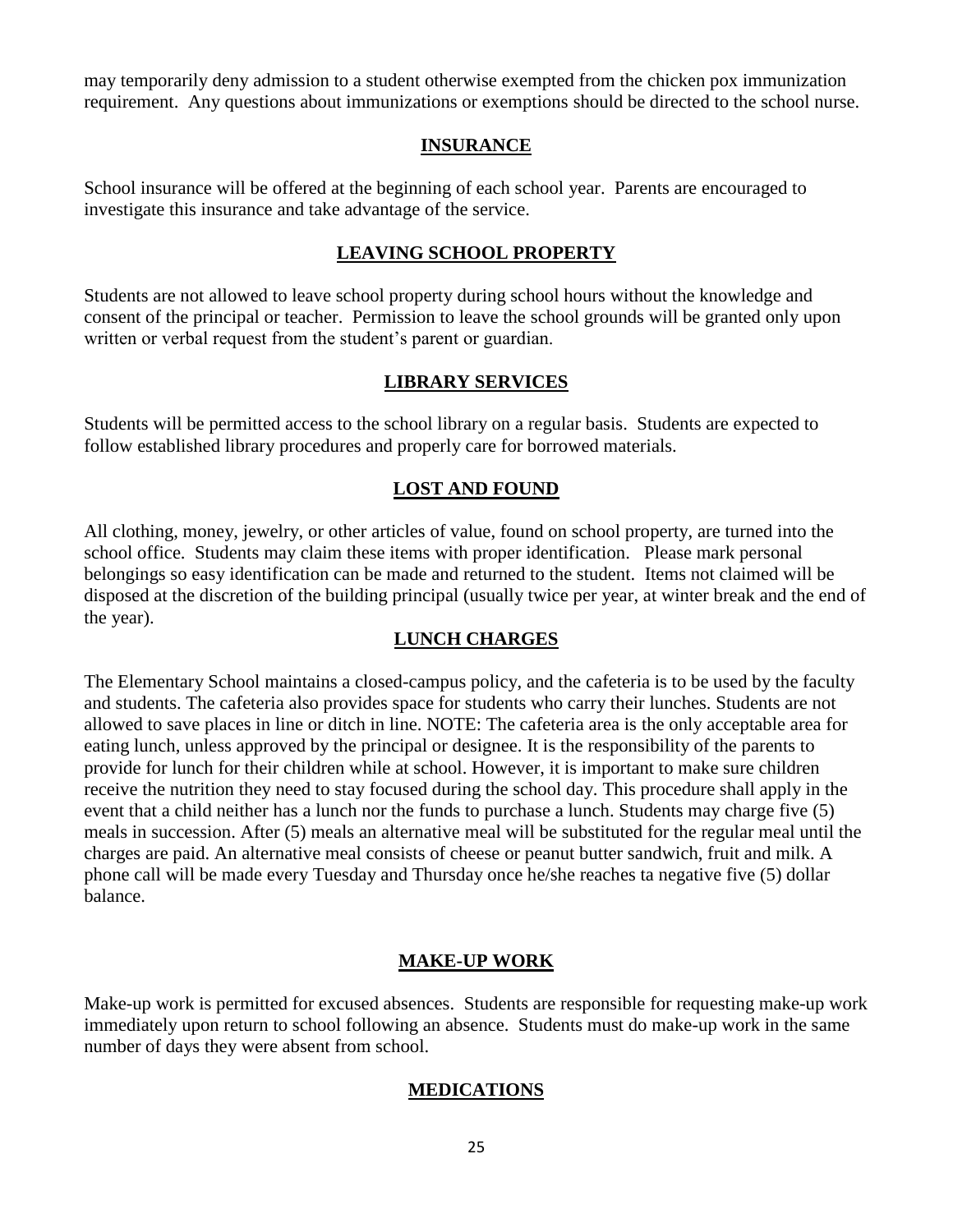Dispensing of medication at school is generally discouraged. There are, however, some exceptions which will need to be addressed. The administration of medication in specific situations will need to be arranged cooperatively by the parent, the child's physician, the building principal, school nurse, teacher and the secretary.

In those specific situations where a student regularly needs a doctor's prescribed medication at school these guidelines must be followed:

- 1. A written permission form must be on file at the school (see back of handbook). It must include **both the signature of the physician and the signature of the parent/guardian.** This includes prescription as well as over-the-counter medication.
- 2. **All medication must be in its original bottle.** It should have an affixed label including the student's name, name of medication, dosage, route of administration, and time to be given. (This means we cannot give medication from baggies or Tupperware containers.) **All medication is kept in and dispensed from the office.**
- 3**.** Students who take medication on a long-term basis need a new request form completed each year.
- 4. It is advised that the medication forms and medicine be brought to the school by the parent/guardian. If possible, medication schedules should be organized so that medication can be given at home.

#### **Non-prescription medications are subject to the same guidelines as prescription medications.**

All medication is to be kept in and dispensed from the office. At this time medication is dispensed by the principal or secretary in each of the buildings.

 \*Students are not permitted to carry medication (prescription or non-prescription) with them during school. (The only exception is prescription inhalers.)

Parents are responsible for providing necessary medication to the school. If medication is changed, parents/guardians are responsible for providing the school with the new medicine and authorization forms. Authorization forms are available in the principal's office. If you find yourself in the doctor's office without a form the office may have one, or the information can be written on a prescription pad and brought to the school. Medication that needs to be administered three times a day can usually be given before school, after school, and at bedtime. Parents may come to the school to give their child medication, if necessary.

We realize this is not always convenient, but please remember we have the safety of our students in mind. BEE STING KITS:

It is the parent's responsibility to provide the necessary kits for the protection of their child(ren) and a doctor's statement about how medication is to be administered.

## **NEWSLETTERS TO PARENTS**

Informative letters will be sent home weekly concerning activities at school. Students are encouraged to give the newsletters to their parents. This method is the most effective way the school has of keeping parents informed about school activities.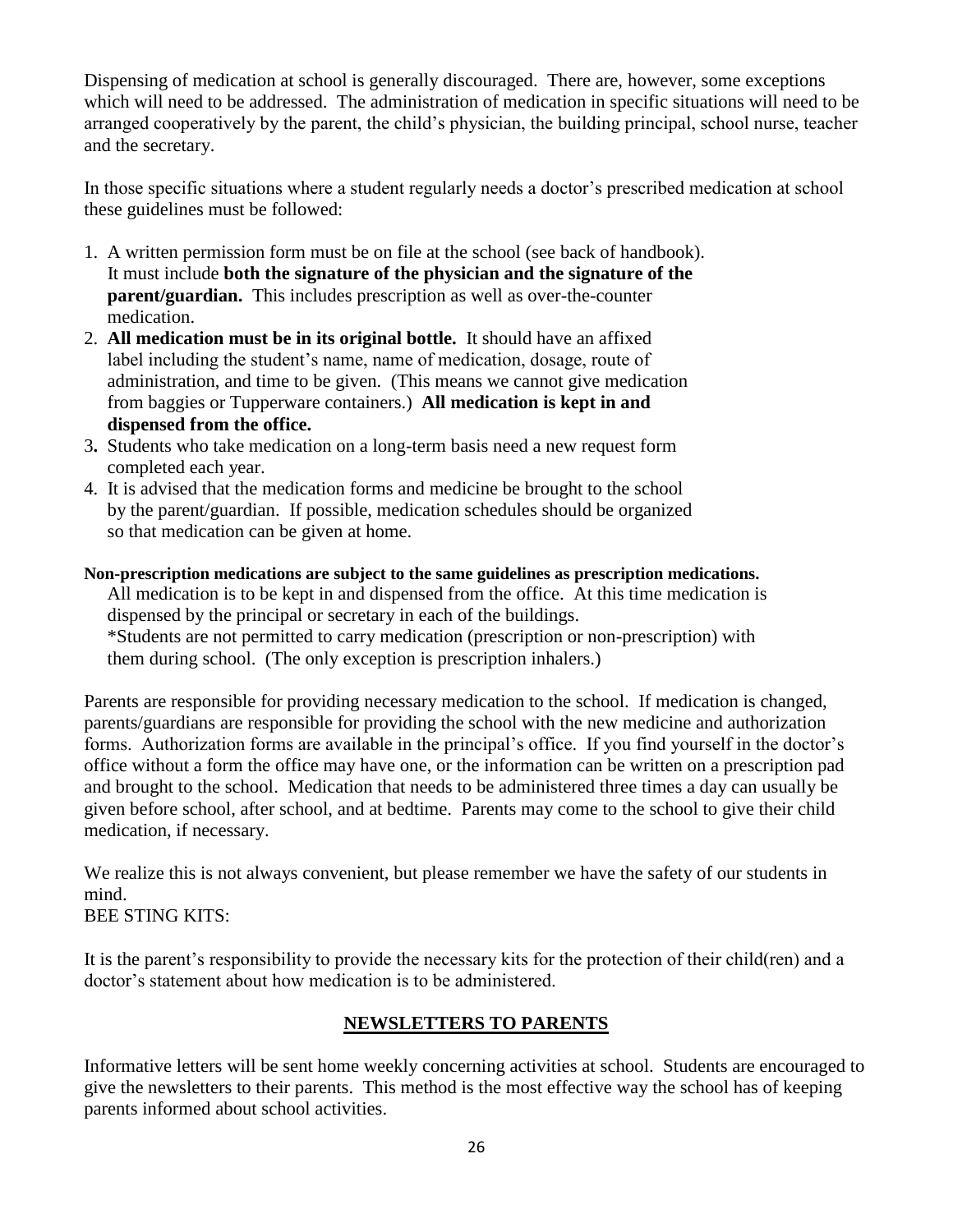#### **NURSE**

A school nurse employed by the Ridgewood District is on call to this school. The nurse is responsible for maintenance of health records, routine health checks, first aid for injuries that happen at school, care of illness during school hours, and parental contacts concerning health problems and health screenings. Please be sure to contact the nurse if your child has any serious health problems.

#### **PARENT-TEACHER CONFERENCES**

We at Ridgewood Elementary School believe strongly that parent-teacher conferences are an excellent way to supplement report cards and other written forms of communication between parents and teachers. Conference days for the school are scheduled once in the fall and again in the spring (please check the calendar for specific dates). The schedule and appointments forms are distributed by the teacher through the student a couple of weeks prior to the conference day. Parents are encouraged to schedule individual conferences with the teacher at other times during the year when the student is having difficulty. Unscheduled/Walk-in conferences are discouraged due to teacher's schedules and responsibilities of supervision of students.

## **PBIS (Positive Behavior Intervention Supports)**

The Board is committed to the District-wide use of Positive Behavior Intervention and Supports ("PBIS") with students. Student Personnel shall work to prevent the need for the use of restraint and/or seclusion. PBIS emphasizes prevention of student behavior problems through the use of non-aversive techniques, which should greatly reduce, if not eliminate, the need to use restraint and/or seclusion.

Professional staff members and support staff determined appropriate by the Superintendent are permitted to physically restrain and/or seclude a student, but only when there is immediate risk of physical harm to the student and/or others, there is no other safe and effective intervention possible, and the physical restraint or seclusion is used in a manner that is age and developmentally appropriate and protects the safety of all children and adults at school.

All restraint and seclusion shall only be done in accordance with this Policy, which is based on the standards adopted by the State Board of Education regarding the use of student restraint and seclusion.

Training in methods of PBIS and the use of restraint and seclusion will be provided to all professional staff and support staff determined appropriate by the Superintendent. Training will be in accordance with the State's Standards. Only school staff that is trained in permissible seclusion and physical restraint measures shall use such techniques.

Every use of restraint and seclusion shall be documented and reported in accordance with this Policy.

#### **PHOTOGRAPHS/VIDEOS**

Throughout the school year the elementary school will take photographs and video tape for yearbook publications, websites and hallway displays. Please update your child's information in the parent portal by September  $11<sup>th</sup>$  if you wish to not have your child photographed or videotaped.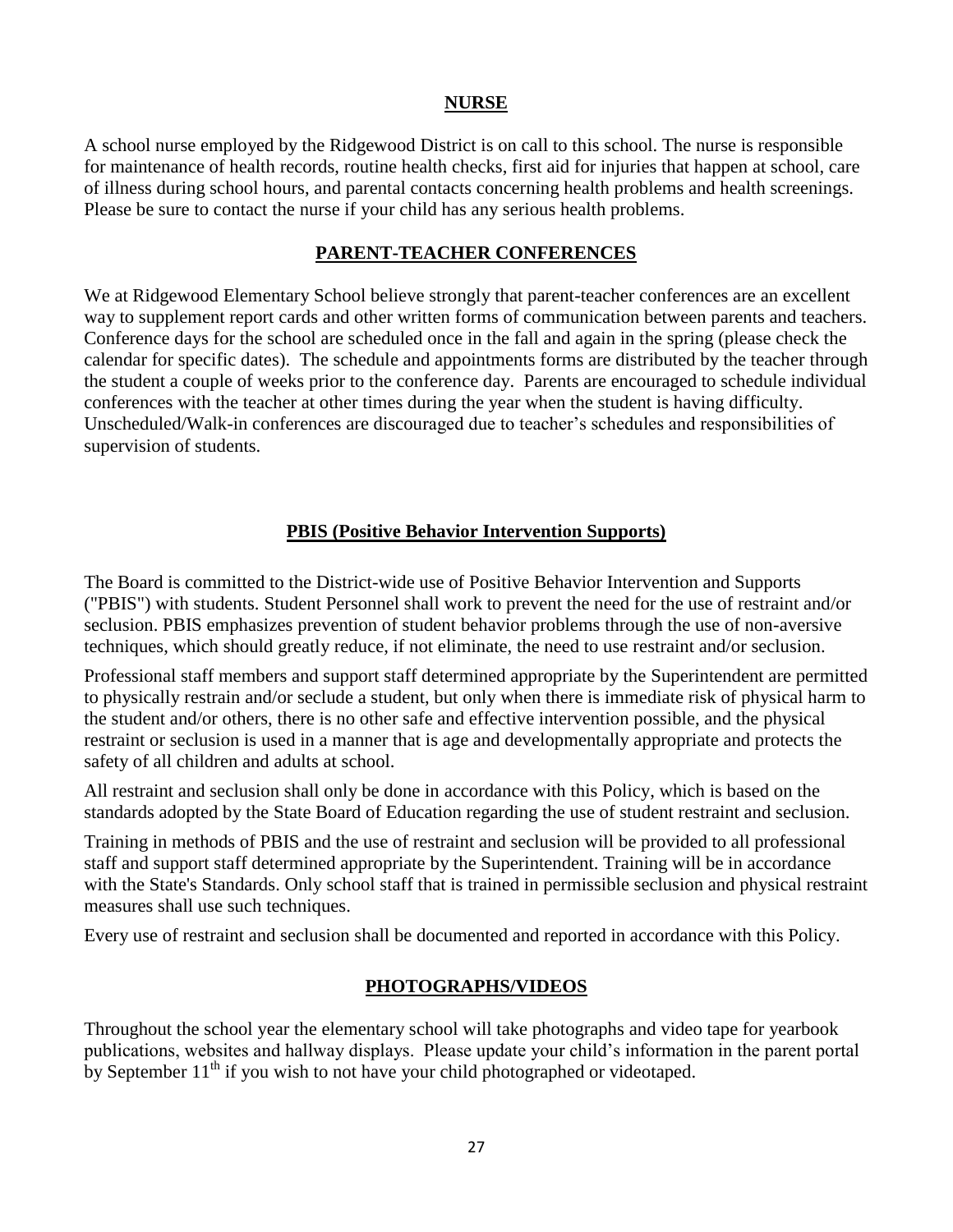#### **PICTURES**

School pictures are offered as a courtesy to students and parents and will be taken twice during the year. A fall session will be taken in September or October. Payment for these pictures is due the day the pictures are taken and an envelope will be provided. A retake day will be scheduled for the fall pictures. A second semester picture session will also be scheduled. Money is needed the day for individual pictures, and group classroom picture. Individual pictures will be used for the yearbook. There will be no retake day for spring pictures. **There is no obligation to purchase pictures.**

#### **PLAYGROUND SUPERVISION**

School staff will supervise the playground during recess times. The playground is not supervised before or after school. Students are not permitted on the playground before school and they are expected to leave school immediately after dismissal.

#### **PROMOTION AND RETENTION POLICY**

Elementary Promotion: A pupil who finishes a school year in the Ridgewood Local School District and has shown satisfactory progress for the year shall be promoted to the next higher grade. Elementary Retention: A pupil who finishes a school year in our district and has demonstrated unsatisfactory scholastic progress will be considered for retention. The decision to retain a pupil shall be made by the principal in cooperation with appropriate staff member on the basis of what is considered to be in the best educational interest of the individual child. If the decision is made to retain in a grade, the parents shall be notified and given the opportunity to discuss the administration's recommendation. A criteria and procedure has been developed when retention is being considered.

## **P.T.O. - PARENT TEACHER ORGANIZATION**

Our school has an active P.T.O. which has been very beneficial in past years in sponsoring activities for students and providing supplies and equipment to promote the education of students in the school. Meetings and activities are scheduled throughout the year which provides opportunities for parents and teachers to interact. Your continued support of the P.T.O. and its activities will be a rewarding experience for all parents, teachers, and students during the school year.

#### **RECESS POLICY**

Students have supervised recesses each day. Weather permitting; students are encouraged to go outside. The decision to have outside recess during cold weather depends on the temperature and the wind chill factor. Students should always be dressed for outside recess. **Only students with acceptable written doctor's excuse will be permitted to remain inside the building during scheduled recess times**.

#### **INDOOR RECESS:**

1. Students will be excused by the duty teacher to use restrooms and get drinks in an orderly fashion.

2. Students will remain in the gymnasium at all times during recess unless excused by a teacher for a specified reason.

1. Students must wear tennis shoes when playing in the gymnasium. Any style of shoe that is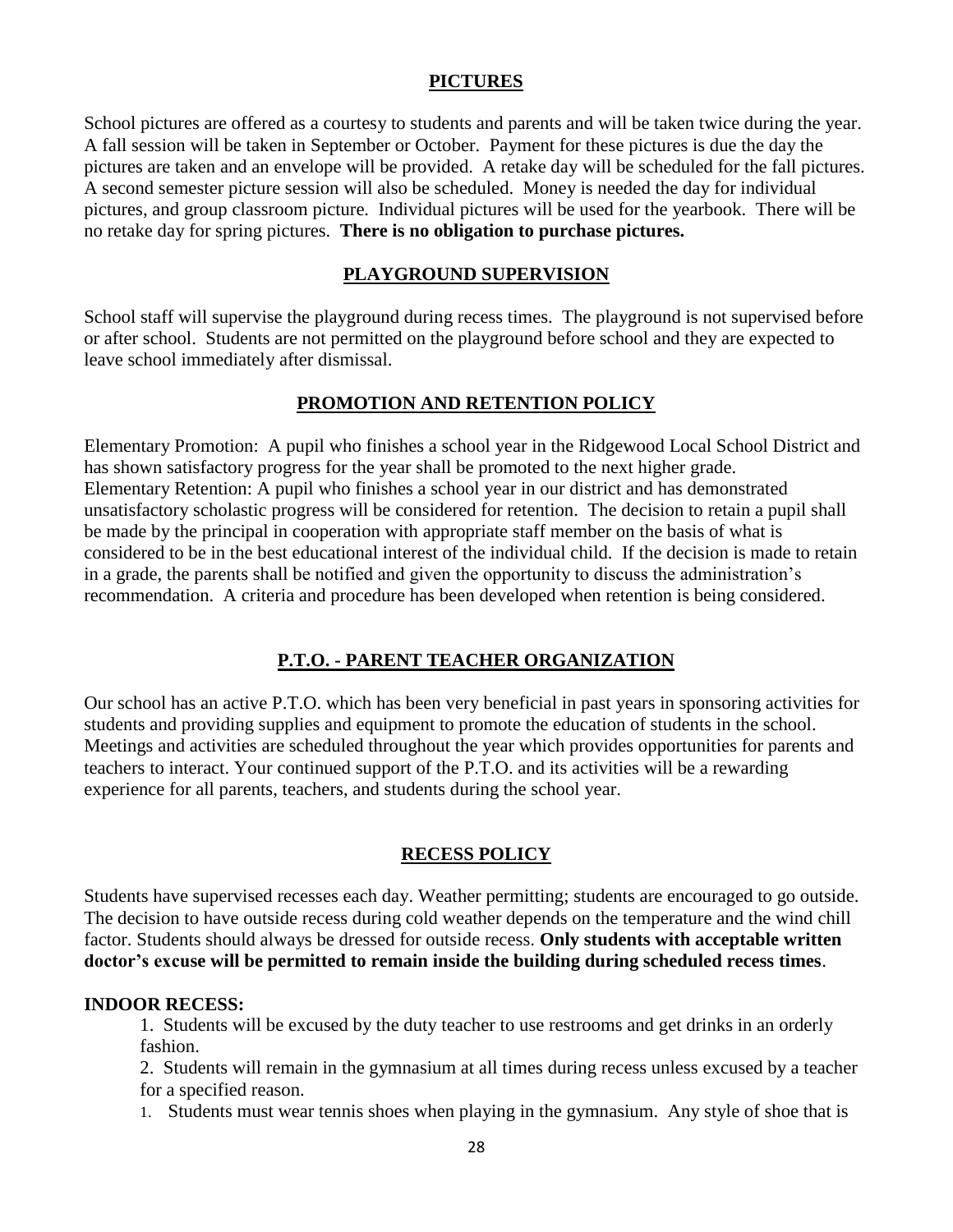not a tennis shoes will not be permitted during recess or PE.

#### **OUTSIDE RECESS:**

- 1. Students will be excused by their teacher to go to recess.
- 2. Students should use the restroom if needed before going to recess.
- 3. Students should stay on blacktop, gravel, and Big Toy areas during wet weather.
- 4. Students should ask permission of teacher on recess duty before leaving the playground for any reason.
- 5. Students should stay in areas of playground assigned to their grade level.
- 6. When the bell rings to conclude recess, students should walk to line up quickly and quietly in assigned areas to enter the building.

## **SCHOOL DELAY/ CANCELLATION PROCEDURES**

Cancellation of school takes place only during circumstances such as extreme weather, equipment failure, or public crisis. Every practical means will be used to notify parents of cancellations: PreK – 12 notification broadcast system, local radio, local television, local newspapers, and notes home to parents.

In the event that school must be canceled during the school day, parents are encouraged to make provisions for supervision when the students arrive at home.

If for any reason the opening of school is delayed for 1 or 2 hours because of inclement weather the procedure will be as follows:

Bus pick-up times would be exactly 1 or 2 hours later than normal.

If the bus doesn't come on a snowy or foggy morning, listen for school closing or delay information on one of these radio and television stations:

| WCLT-NEWARK                  |      | AM 1430 |     | FM 100.3 |
|------------------------------|------|---------|-----|----------|
| WILE- CAMBRIDGE              |      | AM 1270 |     | FM 97.7  |
| WKLM – MILLERSBURG FM $95.3$ |      |         |     |          |
| WTNS- COSHOCTON              | AM   | 1560    | FM. | 99.3     |
| WTUZ – NEW PHILA             | FM - | -99.9   |     |          |

WBNS 10TV, ABC 6 TV, FOX 28 TV, WHIZ 18 TV AND NBC 4 TV

PREK – 12 NOTIFICATION SYSTEM

## **SCHOOL SAFETY DRILLS**

Fire, tornado, and safe school drills will be conducted regularly. These drills are necessary to familiarize students with procedures to follow in the event that an emergency occurs. It is essential that everyone obeys the first signal promptly. Each classroom teacher will explain and post the students' instructions. Running and talking during these drills will not be tolerated.

#### **SCHOOLWIDE BEHAVIOR PLAN**

For students to reach their maximum learning potential some basic rules have been established promoting respect for each student's rights and responsibilities, encouraging the student to respect the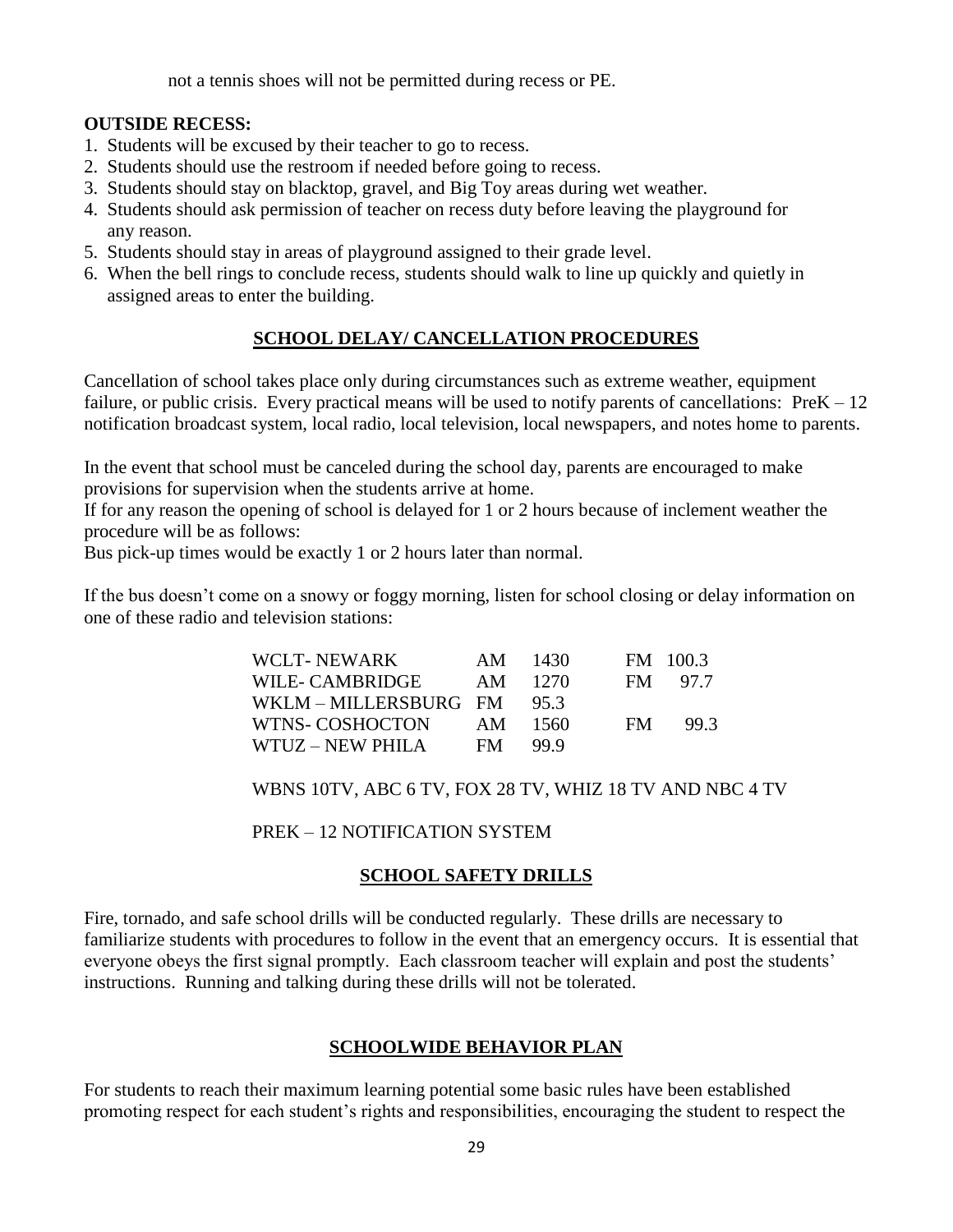rights of others, and allowing students to grow at his or her own pace. These rules of our school are intended for the safety and general welfare of all students.

## **STUDENTS EXPECTATIONS AND SCHOOL RULES**

\*Speak with respect and honesty toward everyone. Use only kind words towards others.

- \*Remain in assigned areas.
- \*Respect everyone's space. Keep hands, feet and objects to self.
- \*Use common sense. If you think you could get hurt or hurt someone else,
- \*Use school and personal property with respect.
- \*Follow all school rules.
- \*Always do your best!

## **PLEASE NOTE:**

Do not bring toys or novelties to school such as video games, CD players/tapes, collector cards, bats, and any valuable items. Students are not permitted to use pagers & cell phones or other electronic devices. Items may be confiscated and returned directly to the parent upon request. Students may bring an item for "show and tell" with teacher permission only.

## **CAFETERIA RULES**

Good conduct is expected at lunch time. Students should enjoy lunch period and have an opportunity to eat a balanced meal with many kinds of food and acquire acceptable table manners and social graces.

- \*Walk at all times.
- \*Use quiet voices at all times.
- \*Use polite table manners at all times.
- \*Keep food and food containers on tray while eating.
- \*Take food tray to the disposal area as instructed by teacher.
- \*Leave no food or debris on the table or floor.
- \*NO FOOD is to be taken from the cafeteria.

## **CLASSROOM RULES**

Students are to abide by STUDENT EXPECTATIONS AND SCHOOL RULES in the classroom. Each teacher will develop specific classroom rules and the consequences for inappropriate behavior. Your child will bring home a copy of these rules during the first week of school. Each teacher will review these rules and consequences during the first weeks of school.

## **HALLWAY RULES**

Good conduct is expected at all times in the hallways. General rules for students are as follows:

\*Walk slowly and in an orderly manner.

- \*Walk on the right.
- \*Use quiet voices.
- \*Use a hall pass during class time.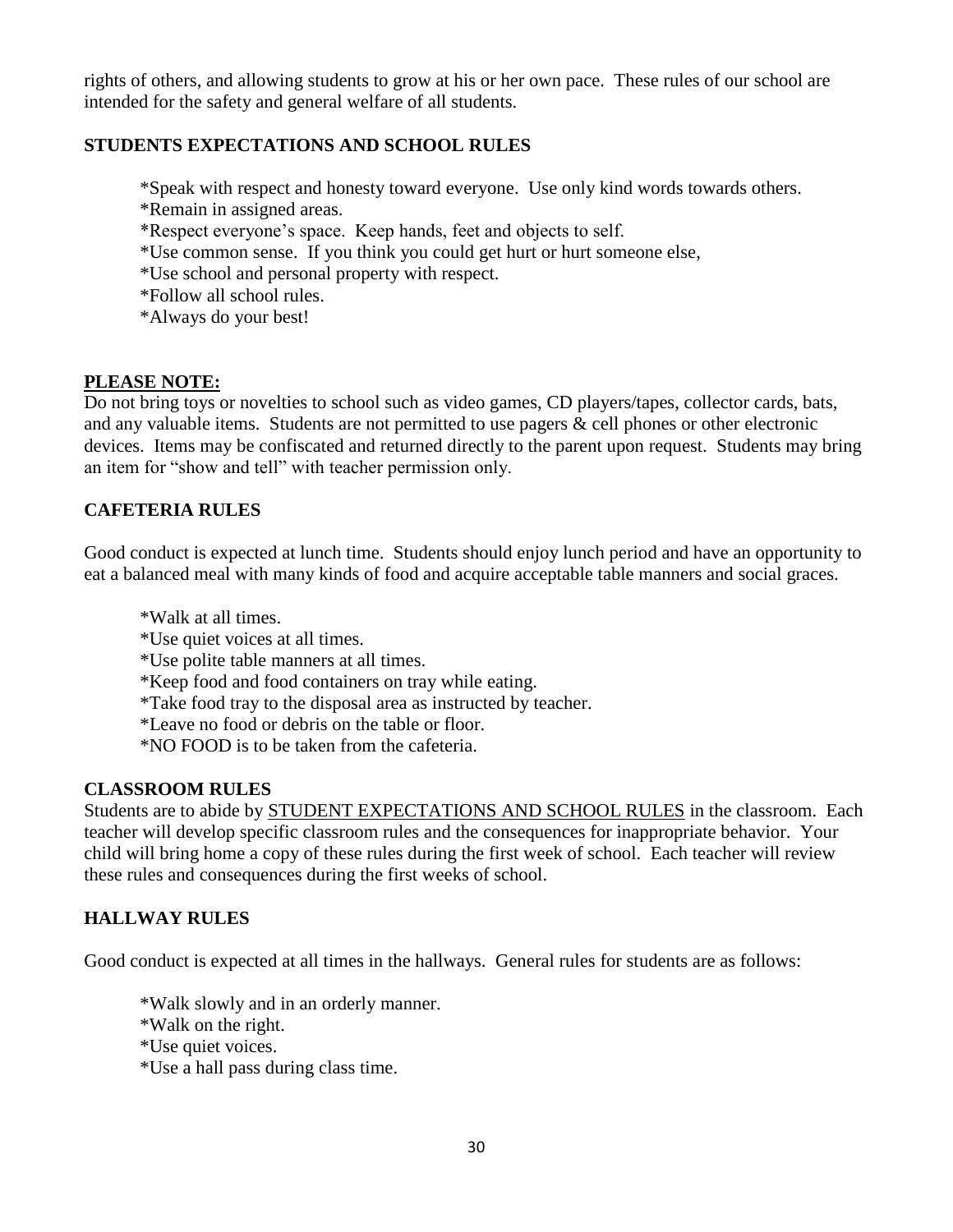## **LIBRARY RULES**

Students need to develop appropriate library skills and enjoy the adventures in reading. Good conduct is expected at all times in the library. Rules are as follows:

\*Walk at all times.

- \*Use quiet voices.
- \*Respect silence when directed.
- \*Follow all posted library rules.

## **PLAYGROUND RULES**

Proper rules, regulations and safety concerns for the playground will be discussed during the first weeks of school. Students are supervised by staff members at all times while on the playground. General rules for all students' safety are as follows:

\*Follow directions. \*Stay in assigned areas. \*No food, candy during recess \*Use equipment appropriately. \*No fighting or play fighting \*No taunting or encouraging others to fight \*No throwing of hard objects such as rocks or snowballs \*No touching or grabbing of another person or their clothing

\*Walk to line as soon as the whistle is blown or the bell rings.

## **RESTROOM RULES**

Students are expected to practice and use good hygiene and good manners in the restroom.

\*Maintain privacy. \*Flush toilet after using. \*Wash hands with soap and water. \*Throw away trash. \*Use quiet voices. \*No horseplay \*No climbing on sinks, stalls, and toilets

## **SCHOOLWIDE BEHAVIOR PLAN CONSEQUENCES**

This plan will provide fair, firm, and consistent consequences for students who choose inappropriate behaviors. Students who choose to violate an expectation/rule will receive a behavior slip indicating the nature of the infraction. A student who is issued a behavior slip will be requested to sign the behavior slip. The student's signature is not an admission of wrongdoing but does indicate that the student was given the opportunity to discuss the incident with the staff member who issued the behavior slip. Parents will receive a copy of each behavior slip issued.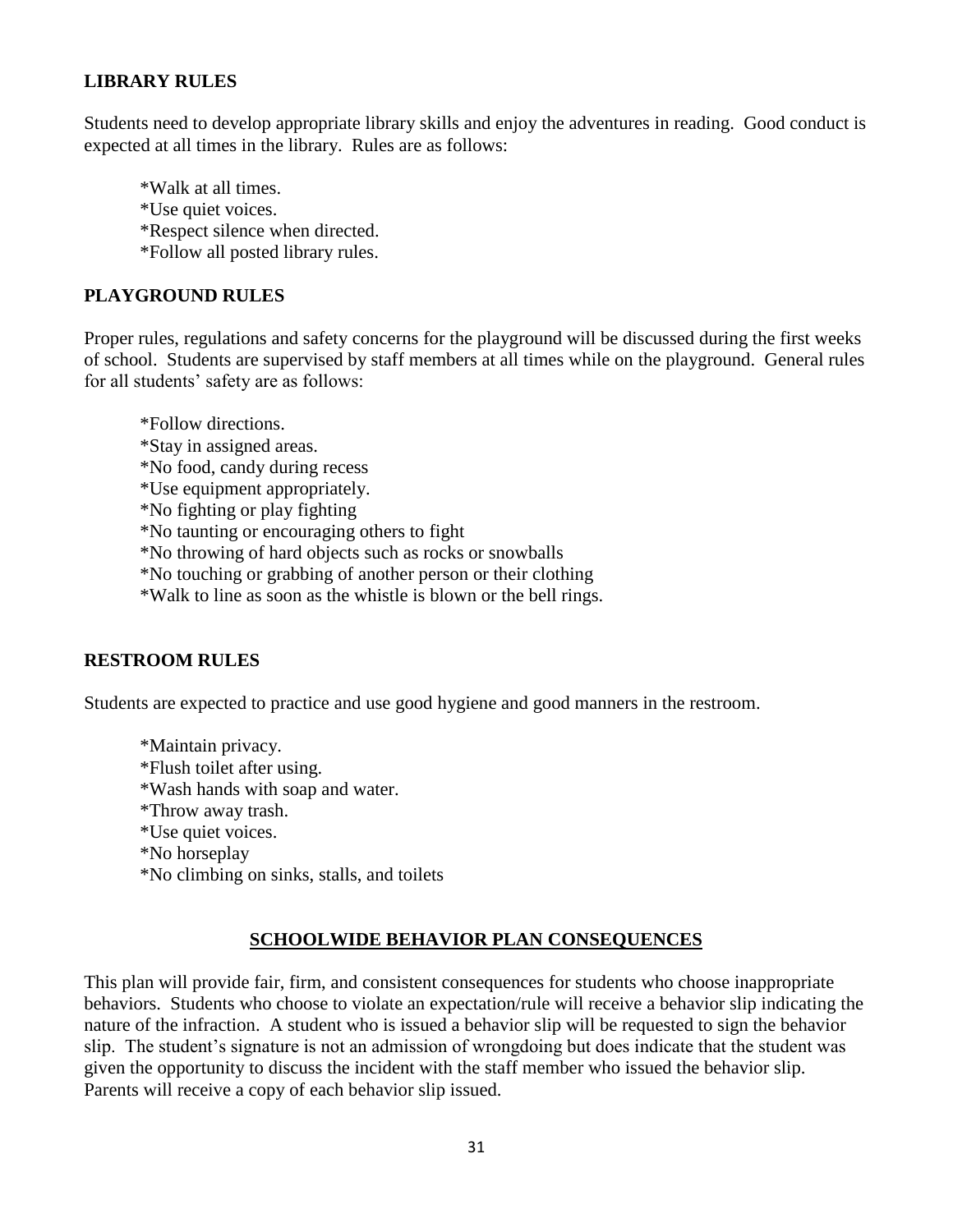The school year is divided monthly for the school wide behavior program. This allows every student the opportunity to start anew each month. Each month the students will be awarded with a school wide behavior reward.

**Severe Clause:** Students who inflict physical harm or abuse to another person or are involved in purposely destroying property of others will be referred directly to the school principal for disciplinary action. Such disciplinary action may include verbal reprimand, loss of recess, corporal punishment, suspension from school and assessment for damaged property.

#### **SEARCH AND SEIZURE**

School lockers are the property of the school. Students shall not use lockers or property in such a way to interfere with school discipline or the normal operation of school. A search of lockers may be made by a school official at any time. Inappropriate items will be confiscated by a school official.

#### **SOLICITATIONS**

Students are not to be solicited for money unless a project has been approved by the principal. No private sale of items outside school organizations is permitted at school without the approval of the principal.

## **STUDENT DROP OFF-PICK UP/TRAFFIC PATTERNS**

Parents are asked to take note of the traffic pattern at Ridgewood Elementary. Parents are to enter the parking lot from Union Avenue when dropping off their child(ren) and exit onto Oak St. following traffic signs. **It is strongly suggested by the West Lafayette Police Department that parents travel down W. Union Ave. going East and enter into the parking lot.** Students **are not** to be dropped off at the bus zone out of safety of the students and bus drivers. Parents are asked to park on the opposite side of the school on Union Ave. when picking up their child(ren). Parents are asked not to enter the building when picking up their child(ren) after school.

## **STUDENT RECORDS**

In order to provide students with appropriate instruction and educational services, it is necessary for the District to maintain extensive educational and personal information. It is essential that pertinent information in these records be readily available to appropriate school personnel, be assessable to the student's parent(s) or the student in compliance with the law, and yet be guarded as confidential information.

The Superintendent is responsible for the proper administration of student records in keeping with the Ohio law and Federal requirements and the procedures for the collection of necessary information about individual students throughout the District.

Upon request, all records and files included in the student's cumulative file are available to parent(s) or the student (if he/she is over 18 years of age). This request must be in writing and is granted within seven calendar days. No records are to be removed from the school; a principal, teacher or other qualified school personnel must be present to explain any of the test and other material.

All rights and protection given to parents under law and this policy transfer to the student when he/she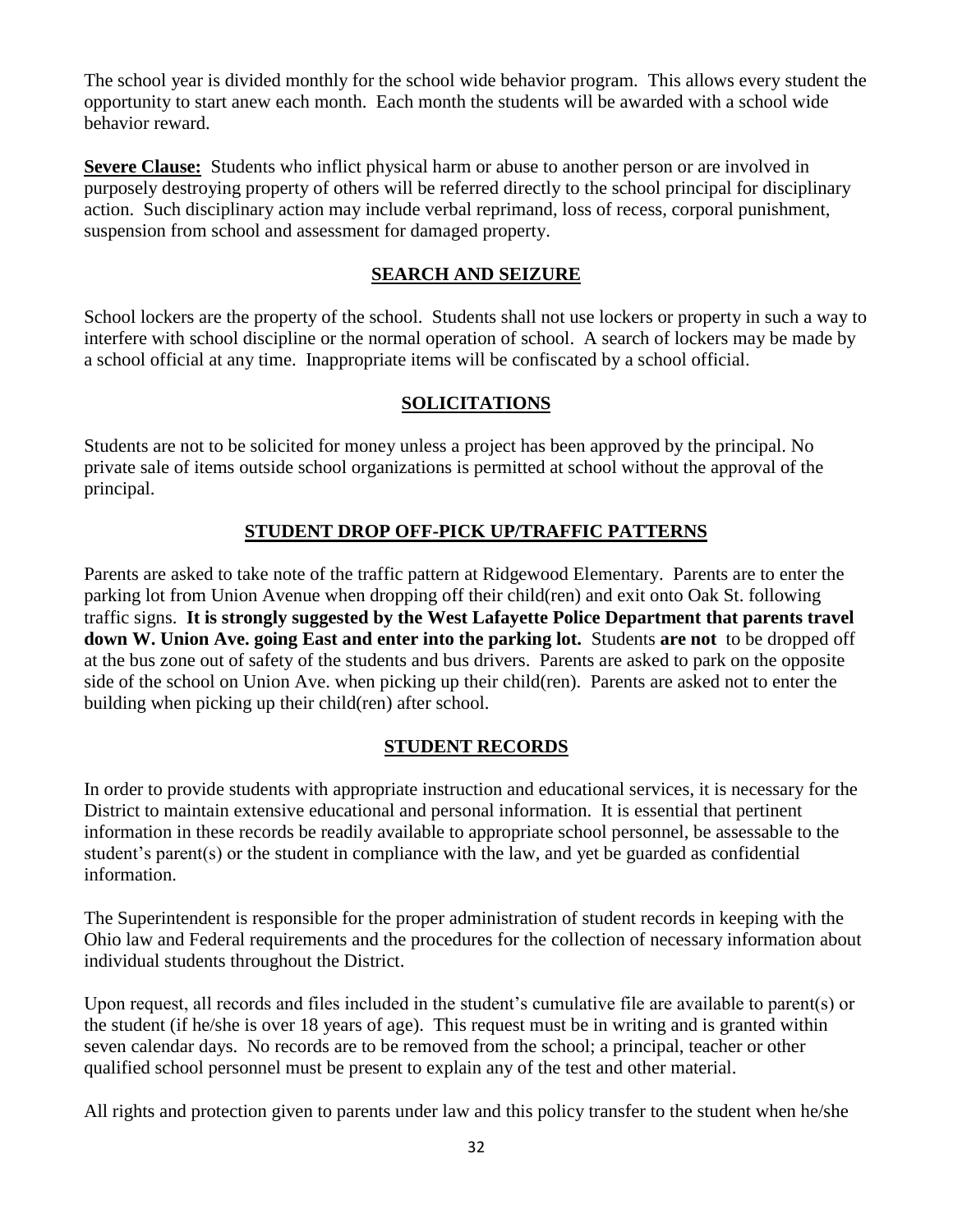reaches age 18 or enrolls in a post-secondary school. The student then becomes an "eligible student." The District provides notice to parents and eligible students annually, in accordance with the procedures set forth under administrative regulations, of the rights held by parents and eligible students under law and this policy. It is the intent of the District to limit the disclosure of information contained in the student's education records except"

- 1. by prior written consent
- 2. as directory information and
- 3. under other limited circumstances, as enumerated under administrative regulations.

The following rights exist:

1. The right to inspect and review the student's education records

2. The right to request the amendment of the student's education records. The parent shall submit the request in writing, clearly identify the part of the record to be changed, and specify why the part is inaccurate. If the school decides not to amend the record, the school will notify this decision to the parent in writing. The parent will also receive information regarding hearing procedures they may wish to pursue.

3. The right of any person to file a complaint with the U.S. Department of Education if the District violates relevant Federal law, specifically the Family Educational rights and Privacy Act (FERPA) and 4. The right to consent to disclosure of personally identifiable information obtained in the student's education records. One exception, which permits disclosure without consent, is disclosure of education records to school officials of another school district in which a student seeks or intends to enroll. A school may disclose "directory information" without written consent in certain publications (yearbook, academic and attendance lists, program announcements, school and district newsletters, local news publication).

## **TECHNOLOGY**

Ridgewood Elementary provides internet services to its students. The internet system is limited to educational purposes, and has not been established as a public access service. Student use of computers is governed by the following principles and guidelines and the Student Code of Conduct. Users have limited privacy expectations in content of their personal files and records of their online activity while on the network. The use of internet services is a privilege not a student's right.

## **TELEPHONE CALLS**

Sometimes it is necessary for students to use the telephone during school to call home. Such requests will be closely screened and only those calls necessary will be allowed.

Requests are often received via phone calls from parents or others who wish to talk to students. In emergency or urgent situations, students will be summoned to the phone. It is preferable to leave messages with office personnel when contact needs to be made. The cooperation of parents is greatly needed to avoid unnecessary interruptions of class activities.

## **TEXTBOOKS**

All textbooks are loaned to the student by the Ridgewood Local Board of Education. Students will be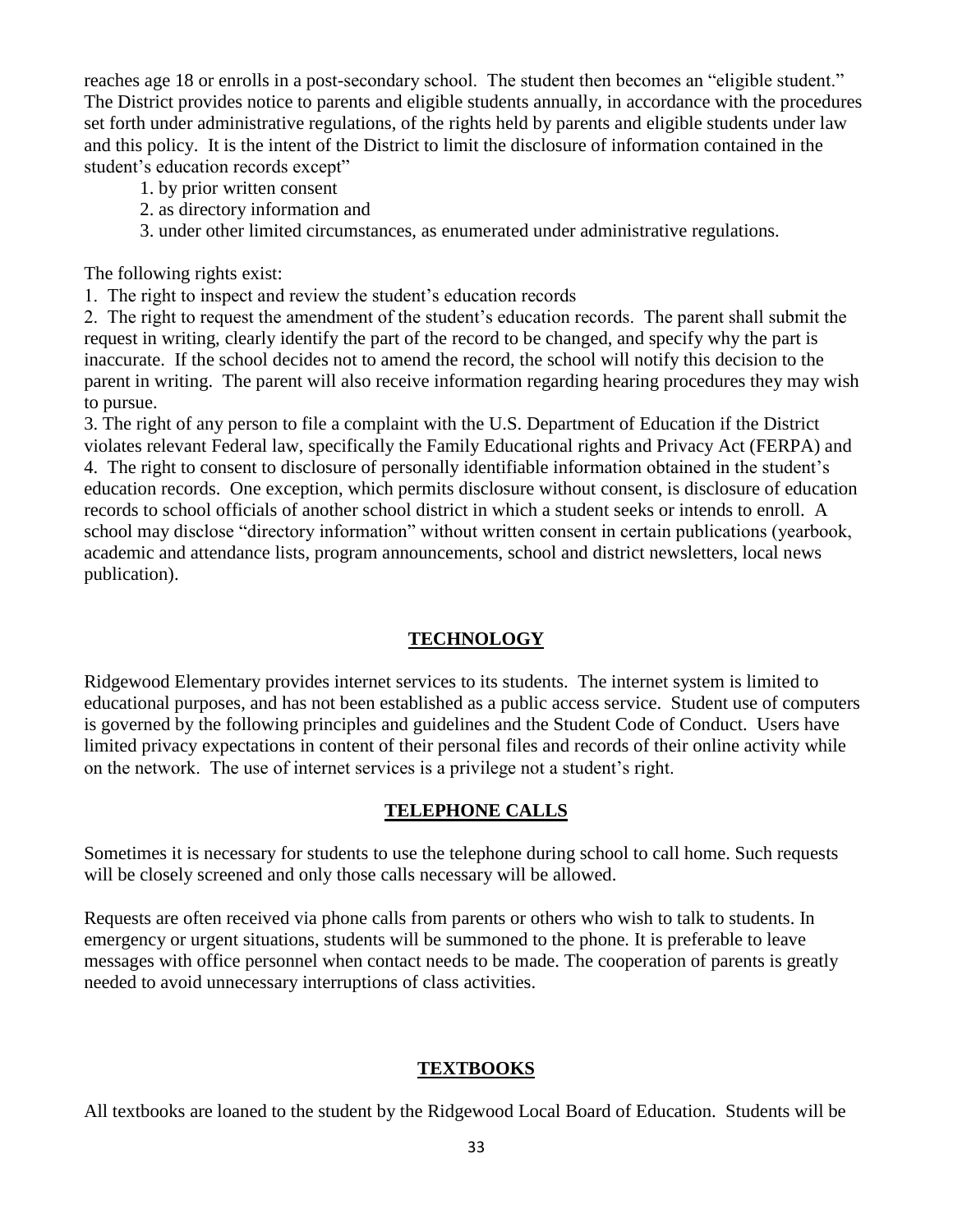held financially responsible for lost or damaged textbooks. The condition of the books will be marked at the beginning of the year. If the book is damaged (e.g. torn pages, ink damages, broken bindings) or excessive wear has occurred due to lack of care, a fine or replacement cost must be paid. If a book is lost a replacement will be charged, payment must be received before another book will be issued to the student.

#### **VALUABLES - PERSONAL PROPERTY**

All students bring and leave personal belongings at school as a regular part of school activities. Unfortunately this personal property is sometimes subjected to theft or damage by others. Parents and students must be aware that valuable items should not be taken to school to be left unsupervised during the day or night. If a student chooses to bring a worthy possession to school, he /she must assume responsibility for taking care of it. Students are required to bring money to school regularly to cover the routine costs (lunch, milk, etc.). This money will be collected the first thing each day by the teachers. Students should not bring large amounts of money to school for no specified purpose or leave any money in their desk or locker overnight. The school assumes no responsibility for valuables. The cooperation of parents, students and teachers in limiting the amount of valuable property brought to school will continue to curb any theft or vandalism.

#### **VISITORS**

Parents are welcome and encouraged to visit the school and the classrooms. All special visits should be prearranged with the principal and classroom teacher. All parents/visitors must report to the office upon arrival. Students from other schools are not permitted to visit at school during school hours.

#### **WALKERS**

Students who walk to school should come straight to school. Remember to walk on sidewalks or along the side of the road at all times. Cross the street and roads very carefully. Remember the safety rules: Walk with a friend and never accept a ride with a stranger. Walkers should go directly home after school unless a parent states in writing the change in plans.

#### **WEAPON-FREE AREA**

"Unless otherwise authorized by law, pursuant of Ohio Revised Code section 2923.122, no person shall knowingly possess, have under person's control, convey, or attempt to convey deadly weapon(s) or dangerous ordinance(s) into a school safety zone."

#### **ZERO TOLERANCE POLICY**

Students are expected to conduct themselves in such a way that they respect and consider the rights of others. Students must conform to school and district regulations and comply with directions from school personnel. The Board has zero tolerance for violent, disruptive, or inappropriate behavior by its students, including excessive truancy, and the possession of illegal drugs or life threatening weapons on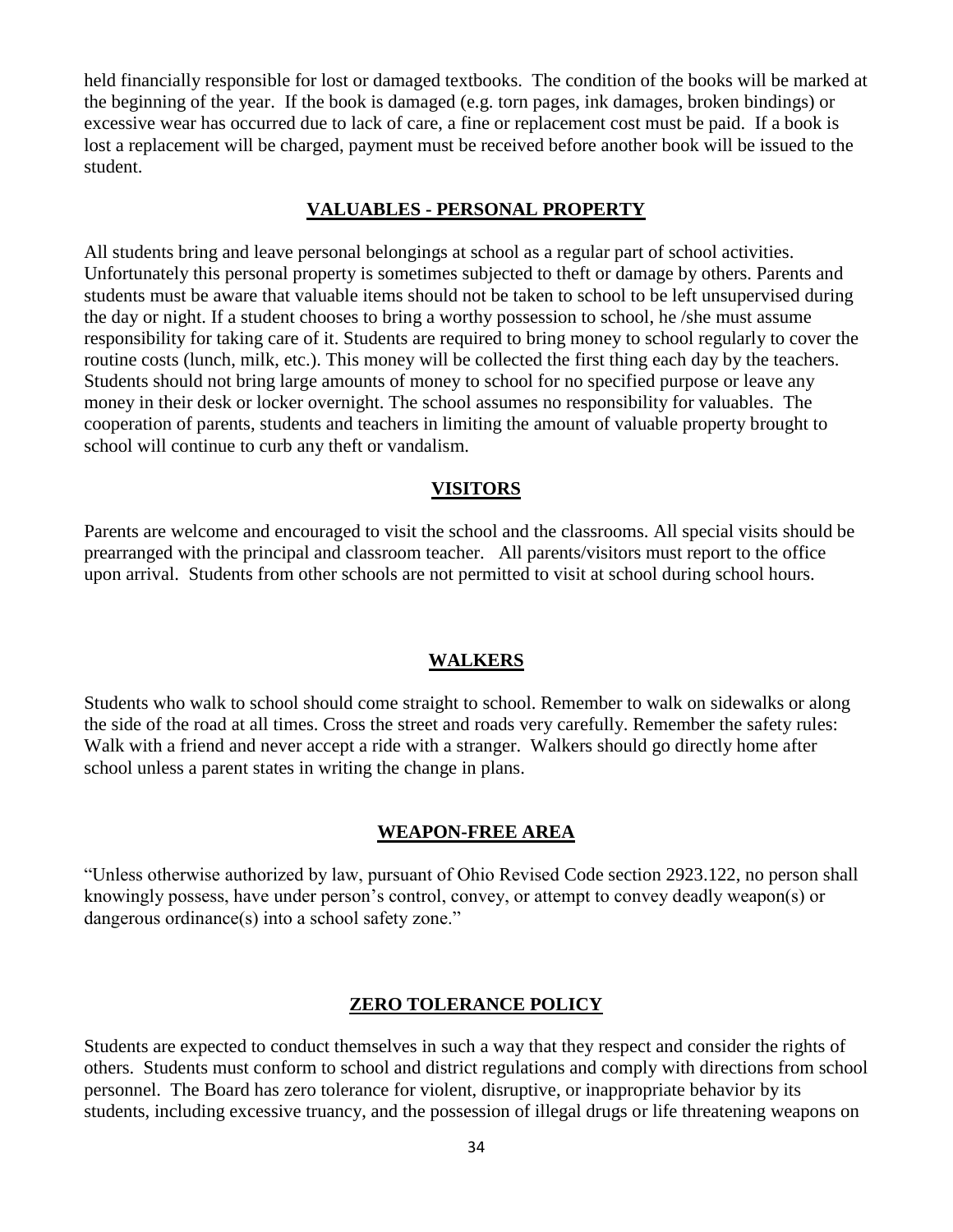Ridgewood School property or at Ridgewood School events. School property is defined as all Ridgewood Board owned grounds, including all buildings, athletic facilities, parking lots, and school buses. Because of the negative impact on the educational process, the Ridgewood Board of Education also does not condone the presence of gangs among its student body. Any evidence of gang affiliation is prohibited.

These rules shall be in effect during all school days, plus after-school athletic contest or any other school related activity, regardless of location.

The penalty for violating this policy will extend to the furthest limit permitted by law, including expulsion from school by the Local Superintendent.

## **RIGHT TO REVIEW TEACHER QUALIFICATIONS**

Parents have the right to know the professional qualifications of the classroom teachers who instruct their child. Federal law allows parents to request the following information about each of their child's teachers:

- 1. Whether Ohio Department of Education has licensed or qualified the teacher for the grades and subjects he or she teaches.
- 2. Whether Ohio Department of Education has decided that the teacher can teach in a classroom without being licensed or qualified under state regulations because of special circumstances.
- 3. The teacher's college major, whether the teacher has any advanced degrees, and if so, the subject(s) of the degrees.
- 4. Whether any teachers' aides or similar paraprofessionals provide service to their child, and if they do, their qualifications.

## **PROTECTION OF PUPIL RIGHTS AMENDMENT**

The Protection of Pupil Rights Amendment is intended to protect the rights of parents and students in two ways:

- 1. It seeks to ensure that schools and contractors make instructional materials available for inspection by parents if those materials will be used in connection with U.S. Department of Education (ED)-funded survey, analysis, or evaluation in which their child participates.
- 2. It seeks to ensure that schools and contractors obtain written parental consent before minor students are required to participate in any ED-funded survey, analysis, or evaluation that reveals information concerning:
	- a. Political affiliations;
	- b. Mental and psychological problems potentially embarrassing to the student and his/her family;
	- c. Sex behavior and attitudes;
	- d. Illegal, anti-social, self-incriminating, and demeaning behavior;
	- e. Critical appraisals of other individuals with whom respondents have close family relationships;
	- f. Legally recognized privileged or analogous relationships, such as those of lawyers, physicians, and ministers; or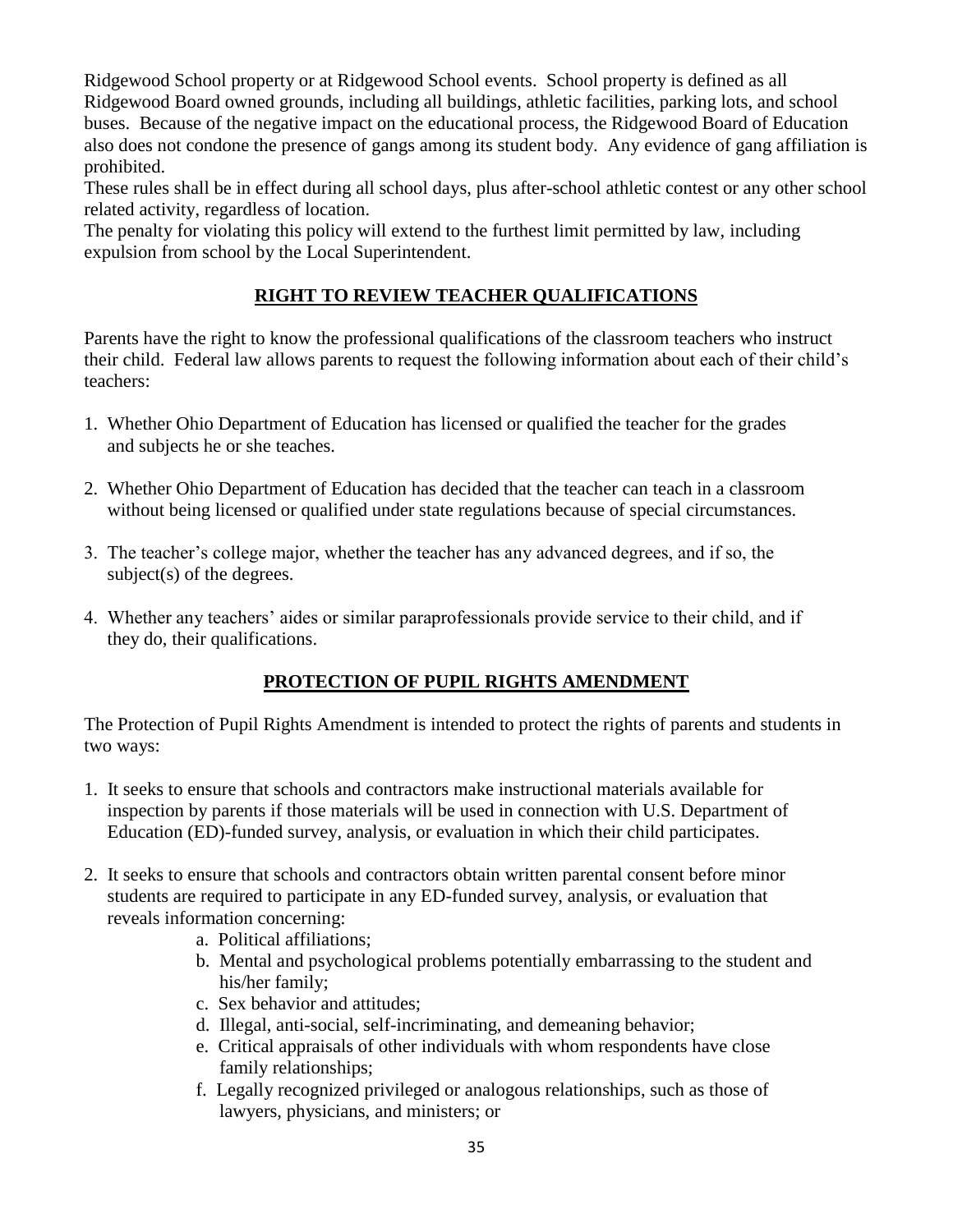g. Income (other than that required by law to determine eligibility for participation in a program or for receiving financial assistance under such program).

Parents who believe their rights may have been violated may file a complaint, stating specific allegations of fact giving reasonable cause to believe that a violation occurred. The name and address of the office to file a complaint is:

> Family Policy Compliance Office U.S. Department of Education 400 Maryland Avenue, SW Washington, D.C. 20202 – 4605

## **TITLE IX REGULATIONS**

The Ridgewood Local School District does not discriminate on the basis of sex in admission to the educational programs, activities or employment it operates.